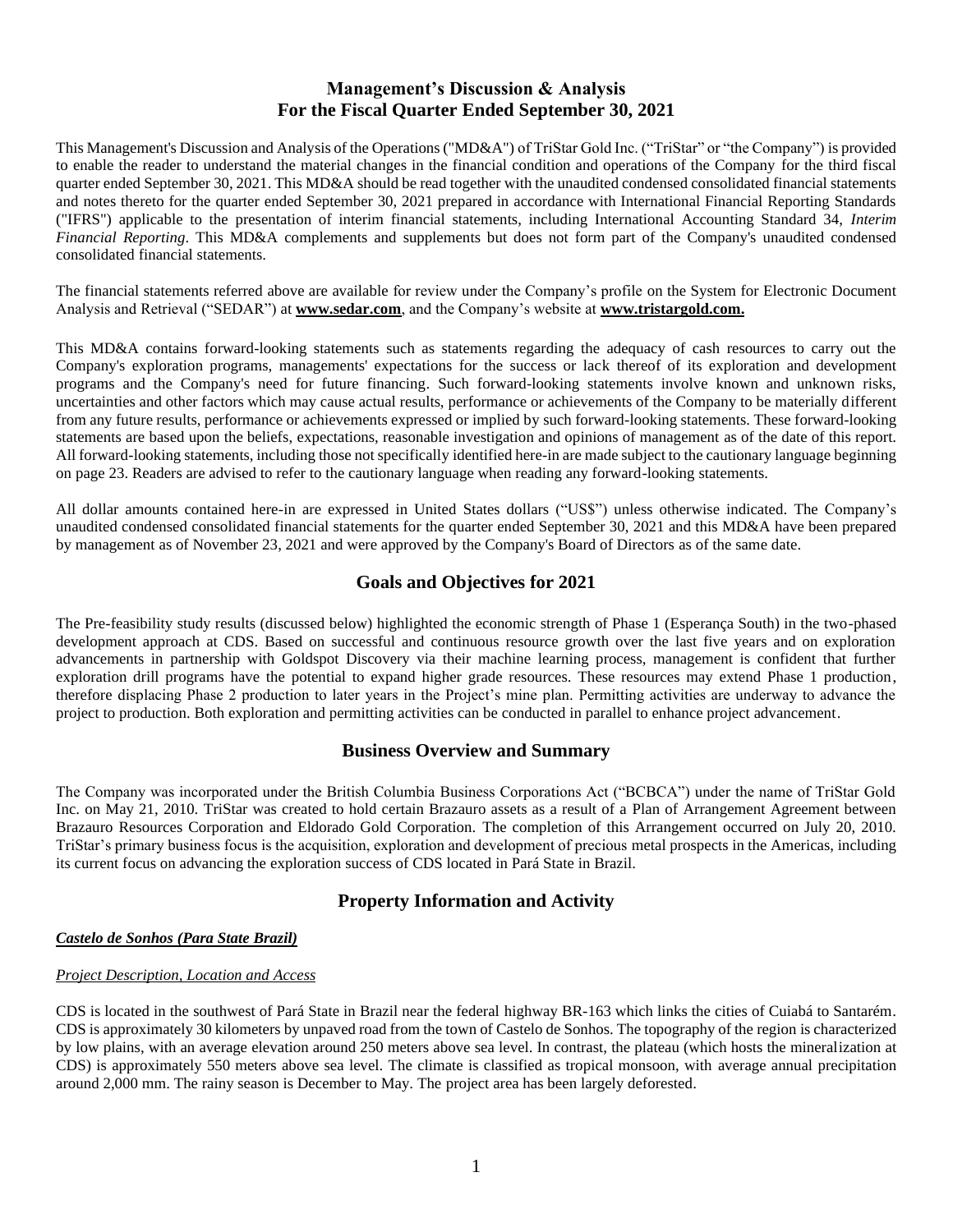The property is approximately centered at coordinates 8 degrees 12'07" South, 54 degrees 59'20" West. Road access to CDS is usually possible all year, however heavy seasonal rainfall may temporarily cause flooding of roads and bridges. Pará State is considered a mining friendly jurisdiction with a high percentage of the State's economic activity resulting directly or indirectly from mining.

The existing infrastructure for CDS is considered excellent for a developmental project, specifically

- $\checkmark$  there is a 138 kv power line which parallels state highway BR-163;
- $\checkmark$  the village of Castelo de Sonhos is located on a paved highway (BR -163) affording ground access to nearby cities and port facilities;
- $\checkmark$  there is a fully functional exploration camp;
- the camp is serviced by a 550-meter airstrip adequate for small aircraft;
- $\checkmark$  CDS is accessible by an unpaved 30 km road from the nearby village of Castelo de Sonhos; and
- $\checkmark$  the village of Castelo de Sonhos (population circa 10,000) offers many services including banks, medical facilities, supermarkets, restaurants, hotels, an airstrip and light and heavy vehicle repair facilities.

The original vendors of CDS retained a 2% net smelter return ("NSR") royalty (half of which may be purchased by Royal Gold Inc., a one-time bonus payment of US \$1.00 per ounce of gold if NI 43-101 proven and probable reserves exceed one million ounces and a payment of US \$3,600,000 upon commercial production. TriStar has the option to pay US \$1,500,000 upon or prior to making a production decision in lieu of the production payment.

The Company has not yet experienced any opposition to its exploration work at CDS from local, international environmental or special interest groups. However, as the size and scope of the project expands, the Company may experience opposition to its activities and plans which may halt or delay development at CDS. In addition, in certain periods of the year rainfall is very heavy which may temporarily affect the Company's ability to undertake work at CDS.

## *Geological Setting, Mineralization and Deposit Type*

The host rocks for CDS's gold mineralization are quartzites, meta-arenites and meta-conglomerates of the Early Proterozoic Castelo de Sonhos Formation (+2 billion years ago). Geologically, CDS is believed to be a paleo placer, similar in nature to the Tarkwa Mine in Ghana and the Jacobina Mine in Brazil.

The Company believes the geology and mineralization of the CDS deposit is typical of a modified paleo placer in which low-grade metamorphism may have remobilized gold over short distances. The sediments that now constitute the conglomerate bands at CDS were formed approximately 2.0 to 2.1 billion years ago, likely in a near-shore environment or in a large inland basin. At CDS, as well as Jacobina and Tarkwa, gold is hosted in quartz-pebble conglomerates; furthermore, gold grades in all of these tend to be higher in the pebble-supported conglomerates and to generally decrease when the size, frequency, sorting and packing of pebbles indicates an environment more distal from the source, lower in energy where water would flow more slowly and would be less able to keep gold grains and large pebbles in suspension. Reconstructions of the relative locations of cratons two billion years ago indicate that they may have formed a supercontinent close to the South Pole. At that time, lode deposits along a central mountain range are believed to have provided a source for gold that rivers and creeks could transport downhill toward the coastline.

## *TriStar's Early Exploration Activity (2011-2015*)

Please refer to the Company's Annual Information Form (filed on SEDAR) for a description of work completed prior to 2016.

## *TriStar's Recent Exploration Activity (2016-2020)*

TriStar resumed drilling activities in the second half of 2016. In addition to the drilling programs, the Company also undertook new metallurgical studies on samples collected in 2016 and 2017. This work was completed in February 2017 and the results are briefly summarized below. In 2020, the Company completed additional metallurgical test work on samples collected from the 2019 and 2020 drill programs

Phase 1 and Phase 2 of the 2016-2017 drilling program consisted of a series of core holes along a fence-like step-out program in Esperança South and the more northerly in Esperança Center. Phase 1 consisted of five core holes and was completed in November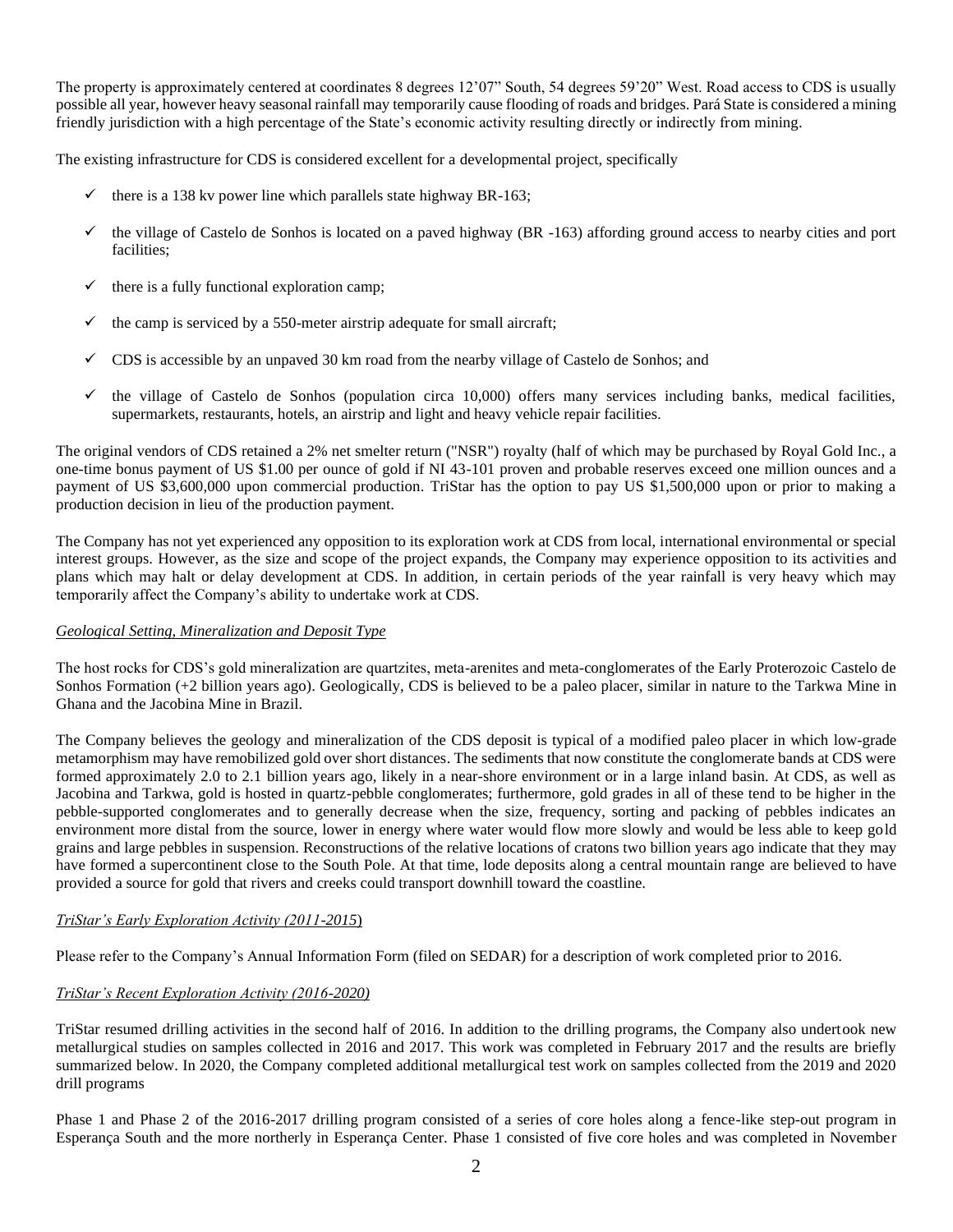2016. The assays from these holes all contained significant mineralization and confirmed that gold mineralization extends at least two kilometers to the southwest beyond the resource area defined by the Company in 2014. Phase 2 consisted of five core holes, of which three encountered significant mineralization. The results from Phases 1 and 2 provided the Company with valuable information in planning the Phase 3 infill drilling program.

The Phase 3 drilling campaign at CDS consisted of approximately 15,000 meters of reverse circulation in-fill drilling, which was completed in late 2017.

The 2018 drill program consisted of 960 meters (8 holes) of core and 3,972 (34 holes) meters of reverse circulation ("RC") drilling. The RC program included infill drilling in Esperança Center, and Esperança South and broader definition drilling in Esperança East. The 2018 program also identified two new gold bearing mineralization areas the 2018 New Discovery Zone' ("NDZ") and the 2018 Upper Conglomerate Zone ("UCZ"). The NDZ conglomerate outcrops on the far western edge of the property and has a mapped strike length of approximately 2 km. Ten soil sampling lines at 200 meter spacing have confirmed that the NDZ is highly anomalous in gold, with all lines showing a distinct continuous zone of mineralization coincident with the conglomerate. The UCZ was initially recognized in 2016 as an additional band of conglomerate that sits in the arenite above the main conglomerate band. Four sampling lines were located to cross the UCZ, and assays from the soil samples from all lines encountered anomalous gold grades. The size of the UCZ has not yet been determined, but mapping and sampling work so far suggests it is more than 1 km in strike length.

In 2019, the Company commenced another significant in-fill drill program which was planned to total approximately 22,500 meters of which 2,500 meters was to be core drilling. The core drilling was planned to complete certain geotechnical work necessary for the PFS. At the end of April 2020, the Company had completed 18,993 meters of RC drilling and 372 meters of core drilling. As of the date of this report, the in-fill drilling program was completed, although certain core drilling will require consultants to travel internationally and given the status of the international health pandemic, the Company cannot predict when international travel will resume. The Company also decided to undertake additional RC drilling on the CDS deposit, which drilling commenced in September 2020 and continued into 2021. The Company's quality assurance and quality control ("QA/QC") protocols for all years are consistent with industry standards.

## *Summary of Metallurgical Test Work*

In January 2017, McClelland Laboratories ("McClelland") in Sparks, Nevada completed metallurgical test-work on a bulk sample created from drill core from the Esperança South area of the CDS deposit. This bulk sample had a head grade of approximately 1.5  $g/t$ gold. McClelland tested gold recoveries using both gravity concentration and cyanidation, with both sets of tests being performed at a range of commercially reasonable grind sizes. Gravity alone recovery to a rougher concentrate ranged from 41% to 84%. Gold recovery by cyanidation was analyzed using bottle roll tests with recoveries ranging from 93% to 98%. Consumption of cyanide and lime were both low, an additional benefit as this reduces operating costs. This work is described in more detail in the news release of the Company dated February 27, 2017 (filed on SEDAR).

In 2020, the Company received the results from six composite metallurgical samples collected from the CDS 2019 and 2020 drill programs. This test work was completed by McClelland Laboratories in Sparks, Nevada. This work incorporated samples with a wider range of head grades than what the Company had done in 2017. All six bottle roll tests returned over 96% recovery with an average recovery of 98%, (See the news release dated July 23, 2020).

## *Sampling, Analysis and Data Verification*

Refer to the NI 43-101 technical report dated September 2017 (filed on SEDAR) for a full description of sampling, analysis and data verification.

## *Results of the 2021 Pre-Feasibility Study ("PFS")*

The 2021 PFS was prepared by GE21 Consultoria Mineral Ltda ("GE21") of Belo Horizonte, Brazil, and Piteau Associates of Sandton, South Africa, both of whom are independent of TriStar. Further details of the PFS may be obtained from the Company's news release dated October 5, 2021 (filed on SEDAR).

## *Highlights of the PFS include:*

- Life-of-mine gold production of 1.3 million ounces
- LOM average production of 121k oz per year in two phases:
- Phase 1 (Esperança South, year 1-6) average production 146k oz per year
- Phase 2 (Esperança East and Center, year 7-11) average production 91k oz per year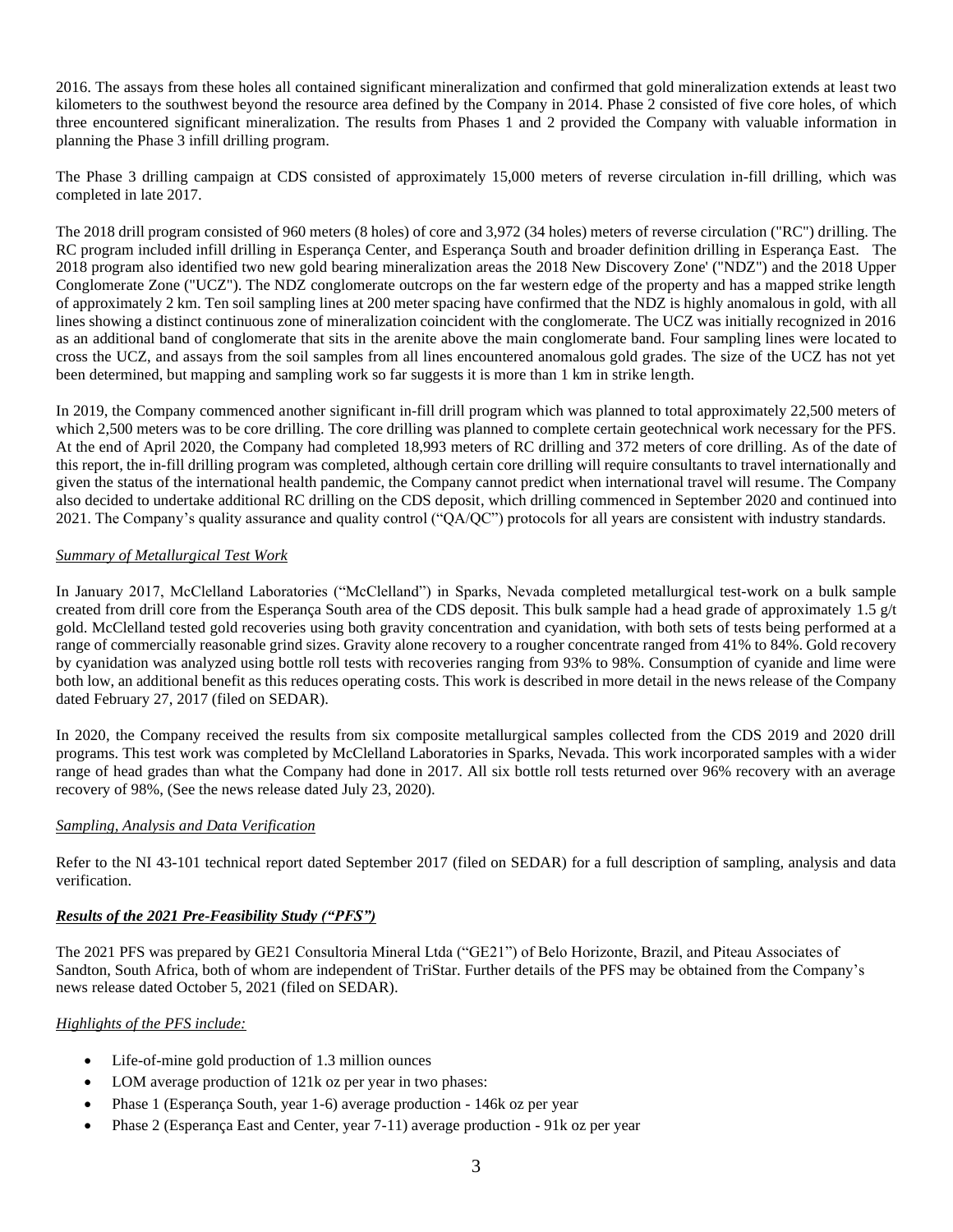- Cash cost of \$877 per ounce
- All in sustaining cost of \$900 per ounce
- After-tax payback period of **less** than 3 Years
- Internal rate of return pre-tax of 33%, post-tax 28%

The results of this PFS replaces the 2018 PEA, originally announced by the Company on November 16, 2018. The PFS has incorporated several positive changes in the approach to the planned development of Castelo de Sonhos compared with the 2018 PEA. The scope and other changes incorporated in the PFS include:

- *Increased throughput*: Plant capacity has increased 21% from the PEA up to 10,000 tonnes per day ("tpd") or 3.6 million tonnes per year.
- *Phased mining: Mining:* Operations will be conducted in 2 distinct phases:
	- o Phase 1 is years 1 to 6 of operations and is 100% focused on mining the higher grade Esperança South deposit.
	- o Phase 2 is from year 7 to 11 and involves mining Esperança East and Center deposits.
- *Owner operator mining***:** With the expanded operation and higher throughput, owning and operating our own mine fleet is economically favorable compared to contract mining.
- *An Environment, Social Governance ("ESG") commitment***:** A significant commitment to ongoing environmental and social stewardship with such life-of-mine spending in excess of US\$20 million.
- *Compelling economics notwithstanding the current inflationary pressures*: **T**he initial capital costs have increased from US\$184 million in the 2018 PEA to US\$261 million in the PFS. The main components to this change in capex are:
	- 21% increase in plant capacity
	- Inclusion of an owner operated mining fleet
	- Global market escalation, which may include short-term covid driven cost escalation factors that will correct when the pandemic abates.

## *Mineral Resource Estimate:*

This mineral resource estimate updates and replaces the last estimate that was published in a Company press release dated March 16, 2021.

Resource classification involved two steps: 1) conditional simulation of gold grades so that the uncertainty on annual gold production could be evaluated; and, 2) development of an optimal pit shell to ensure that reported resources could be reached by an open pit operation using realistic assumptions for technical and economic parameters. 100 conditional simulations were created, ranked according to the gold metal content within a flat ellipsoid centered on each block, with the ellipsoid set to a size that captured one year of ore production at a rate of 10,000 tpd. If the 90% confidence interval for the local distribution of gold metal content was less than  $\pm 15$ % of the mean, the block was classified as Indicated. Blocks where this degree of certainty could not be achieved were classified as Inferred; because of the search strategy used for grade estimation, blocks that do not have drill hole data within the range of the variogram were not classified and do not contribute to the resource estimate. No blocks were classified as Measured. Once the blocks had been classified using conditional simulation, a reporting pit shell was developed using Whittle software, using all of the economic and technical parameters that were used to calculate reserves, except for the gold price, which was set to a value slightly below the high of the past decade, an intentionally optimistic assumption designed to ensure that the reporting pit shell includes any resources that have reasonable prospects for economic extraction by open pit methods during the coming decade. Blocks outside the reporting pit shell were removed from the classified resource inventory. Results are shown below.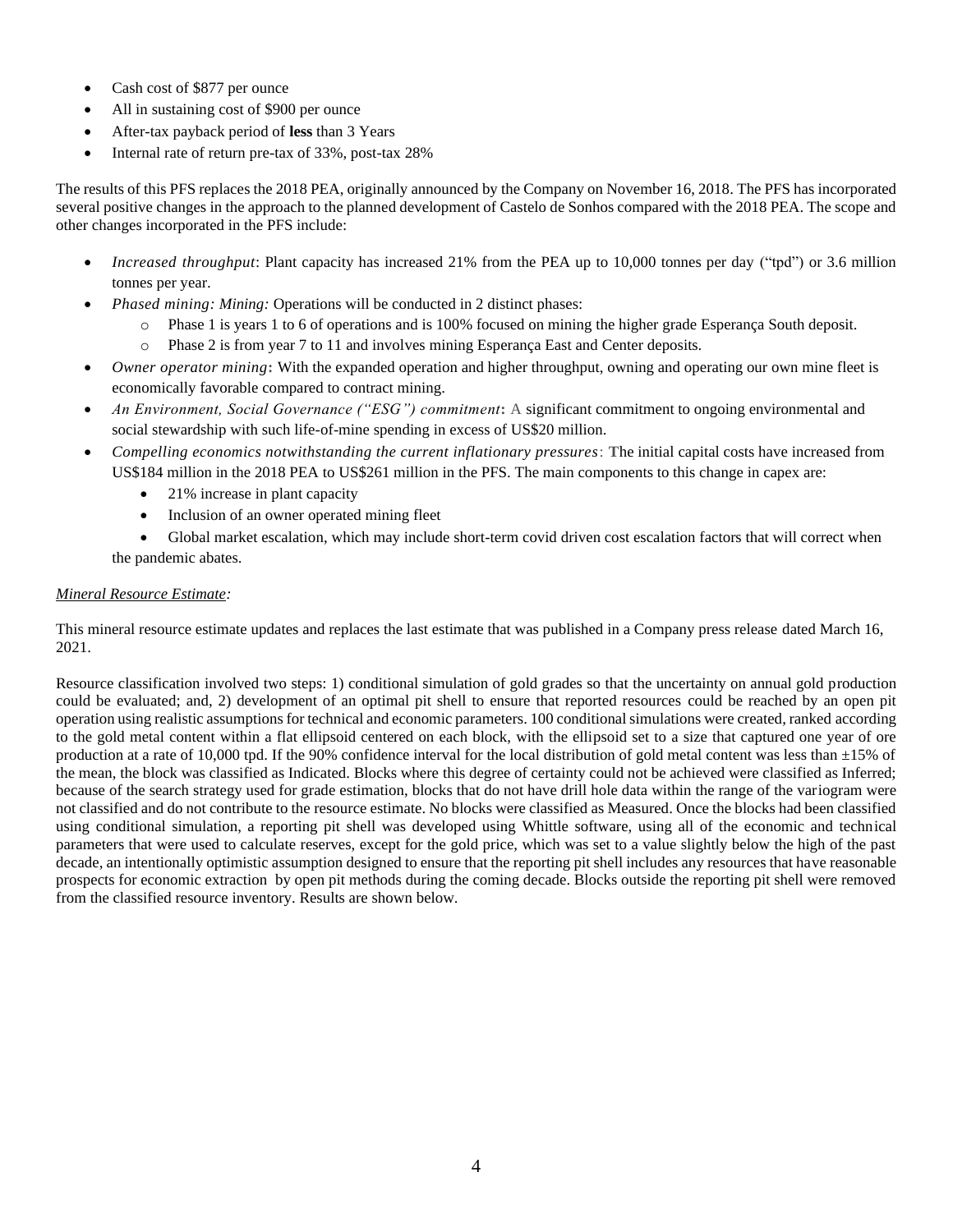| <b>Property Area</b>          | <b>Classification</b> | <b>Tonnage</b><br>(million)<br>tonnes) | Grade<br>(grams per<br>tonne Au) | Metal Content <sup>(3)</sup><br>(million ounces Au) |
|-------------------------------|-----------------------|----------------------------------------|----------------------------------|-----------------------------------------------------|
| Esperança South               | Indicated             | <b>29.0</b>                            | 1.3                              | 1.2                                                 |
|                               | Inferred              | 10.0                                   | 1.2                              | 0.4                                                 |
| Esperança East                | Indicated             | 5.0                                    | 0.8                              | 0.1                                                 |
|                               | Inferred              | 12.8                                   | 0.7                              | 0.3                                                 |
| Esperança Center              | Indicated             | 19.1                                   | 0.7                              | 0.4                                                 |
|                               | Inferred              | 3.3                                    | 0.9                              | 0.1                                                 |
| Project Totals <sup>(1)</sup> | <b>Indicated</b>      | 53.1                                   | 1.0                              | 1.8                                                 |
|                               | <b>Inferred</b>       | 26.0                                   | 0.9                              | 0.7                                                 |

*Mineral resource estimates for the Castelo de Sonhos gold project (with an effective date of October 4, 2021) above a reporting cutoff grade of 0.26 g/t Au. The Qualified Person is Leonardo de Moraes Soares MAIG of GE21.*

- 1. Project totals may appear not to sum correctly since all numbers have been rounded to reflect the precision of Inferred and Indicated mineral resource estimates.
- 2. The reporting cut-off corresponds to the marginal cutoff grade for an open pit with processing + G&A cost of \$US 12/t, metallurgical recovery of 98% and a gold price of \$US 1,550/oz. To meet the requirement of "reasonable prospect for eventual economic extraction" the mineral resources must also fall within a bounding pit shell with 55° walls. These are mineral resources and not reserves and as such do not have demonstrated economic viability.
- 3. The metal content estimates reflect gold in situ, and do not include factors such as external dilution, mining losses and process recovery losses.
- 4. TriStar is not aware of any environmental, permitting, legal, title, taxation, socio-economic, marketing or political factors that might materially affect these mineral resource estimates.

## *Geological model*

In order to create a geological model that represents the CDS paleo placer deposit. Tristar, with the help of Goldspot Discoveries, identified across the entire plateau, 15 litho-geochemical units were interpreted and rendered as wire-framed solids. Some of these are sedimentary units that run sub-parallel to the bowl-shaped stratigraphy of the plateau's meta-sediments. Others do not run parallel to the general bedding direction; instead, they are non-sedimentary rocks that cut across the stratigraphy. These were grouped into seven domains, separated by two erosional unconformities.

### *Block model*

The resource block model uses  $20 \times 20 \times 4$ m blocks, the horizontal dimension of the blocks is slightly less than half of the 50m drill spacing. The block height is the same as the bench height chosen for the PEA completed in 2018.

In each block, the volumetric contribution of the seven domains was calculated directly from the litho-geochemical wireframes and the erosional unconformities. Approximately half of the blocks lie entirely inside a single domain; the other half have a mixture of two or more domains. For each domain that contributes to a block, Multiple Indicator Kriging (MIK) was used to estimate the gold grade distribution of its selective mining units (SMUs) using nearby samples from the same domain, with the SMU size based on planned equipment size, bench height, blast hole spacing, and on the experience of the operating mine at Tarkwa, in the same type of paleoplacer gold deposit. A 200×200×25m search ellipsoid was used for the MIK estimates for every domain in every block, aligned with the variogram model for the dominant domain. All rock in the resource model is assumed to have a dry bulk density of 2.68 t/m<sup>3</sup>, the average of the density measurements done on drill core in 2018.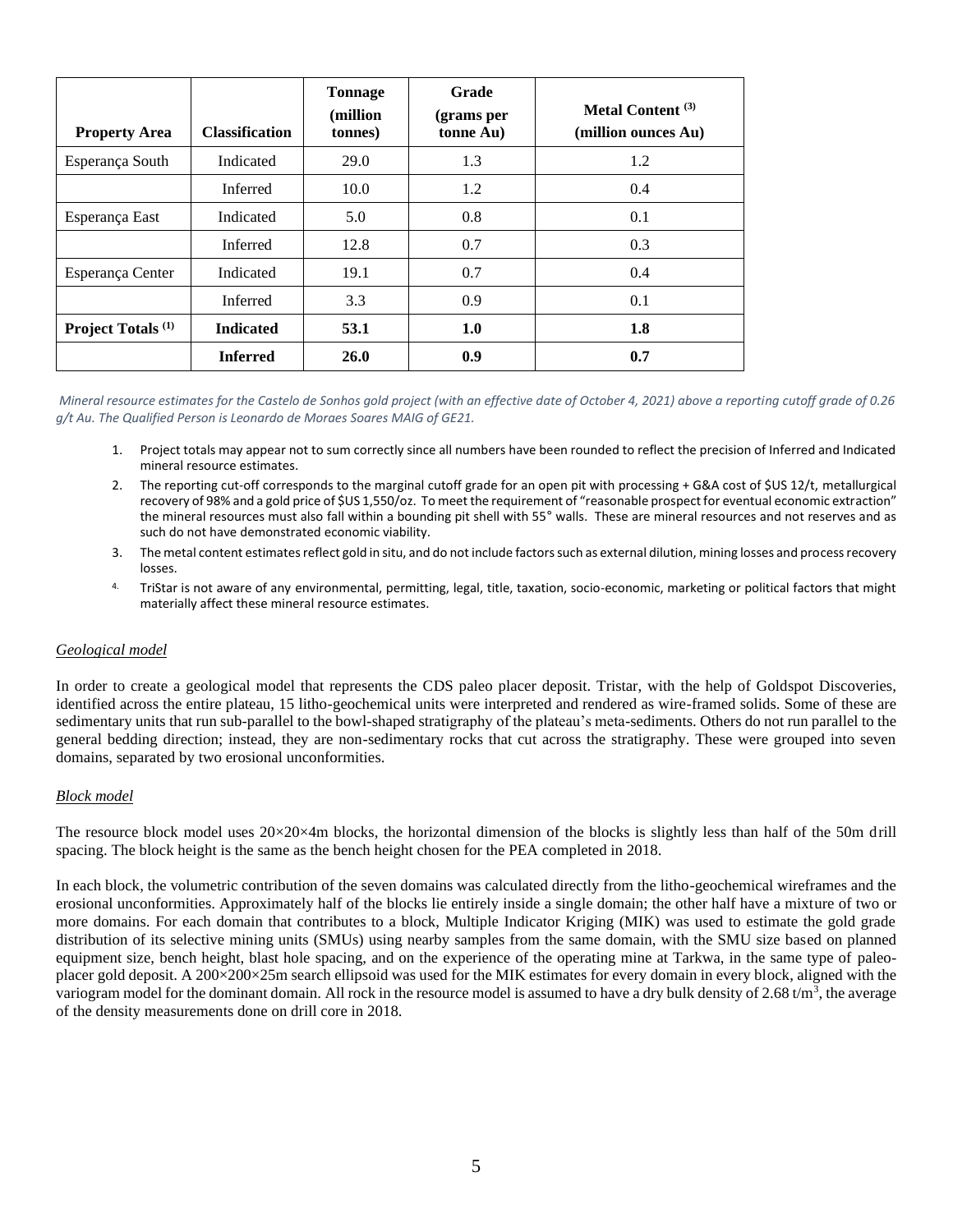### *Mineral Reserve Estimate*

The Mineral Reserves for Castelo de Sonhos are a subset of the Indicated Mineral Resources as described above, as none of the mineral resources were classified in the Measured Category there are no Proven Reserves. Probable Mineral Reserves are derived from Indicated Mineral Resources and are summarized in the table below. Inferred Mineral Resources are classified as waste.

| <b>Region</b>        | <b>Classification</b> | <b>Tonnage</b><br>(Mt) | Grade $(g/t \text{ Au})$ | <b>Metal Content</b><br>(Moz Au) |
|----------------------|-----------------------|------------------------|--------------------------|----------------------------------|
| Esperança South      | Probable              | 24.2                   | 1.28                     | 0.99                             |
| Esperança East       | Probable              | 3.1                    | 0.82                     | 0.08                             |
| Esperança Center     | Probable              | 11.4                   | 0.78                     | 0.29                             |
| <b>Project Total</b> | Probable              | 38.7                   | 1.1                      | 1.4                              |

1.The Mineral Reserve estimates were prepared by *Guilherme Gomides Ferreira* MAIG of GE21 , and have an effective date of October 4, 2021.

2. Mineral Reserves are reported using the 2014 CIM Definition Standards and are estimated in accordance with the 2019 CIM Best Practices Guidelines. Mineral Reserves are based on the PFS LOM plan.

3.Mineral Reserves are mined tonnes and grade; and includes consideration for modifying factors such as loss and dilution. Mineral Reserves are reported at a cut-off of 0.26 g/t gold. The cut-off grade covers processing costs of \$9.99/t, general and administrative ("*G&A*") costs of \$2.00/t, a gold price of US\$1,550/oz. and uses a 98% metallurgical recovery for gold.

4. Numbers have been rounded as required by reporting guidelines*.* There are no other known factors or issues that materially affect the Mineral Reserve estimate other than which is disclosed above, and normal risks faced by mining projects in the jurisdiction in terms of environmental, permitting, taxation, socio-economic, marketing, and political factors and additional risk factors as listed in this MD&A.

## *Project Overview*

The Castelo de Sonhos operation will include an open pit gold mine and processing facilities with a nominal milling rate of 10,000 tpd (3.6Mtpa). Power will be supplied by a 17 km, 138 kV transmission line from a substation adjacent to Highway 163 near the town of Castelo de Sonhos. At closure, all buildings will be removed, disturbed lands rehabilitated, and the property returned to otherwise functional use according to future approved reclamation plans and accepted practices at the time of closure.

### *Mining*

Mining will be based on conventional open pit methods (drill-blast-load-haul), which are suited to the project location, orebody and local site conditions. This study assumes an owner-operated mining fleet. Open pit operations are anticipated to run for 11 years including Phase 1 (Esperança South) for the first 6 years of operation, and Phase 2 (Esperança East and Esperança Center) for years 7 through 11. The anticipated production rate is 3.6Mt of ore per year with a life-of-mine strip ratio of approximately 9 to1. Mining and fleet maintenance operations are planned for 365 days/year, with 3 8-hour shifts planned per day with 4 operating teams. Initially, mining will be undertaken using  $4.5m<sup>3</sup>$  bucket hydraulic excavators and  $42t$  payload haul trucks, with blasting of ore and waste.

### *Process Flowsheet*

Whole ore agitation leaching has been selected as the preferred process flowsheet for project development. The plant will be designed to treat 10,000 tpd through crushing, grinding, hybrid cyanidation and carbon in leach, carbon acid wash, pressure stripping, and thermal regeneration. Electrowinning sludge will be dried and smelted to produce doré bars for shipment to third party refiners. Based on the test work conducted this flowsheet is anticipated to result in a metallurgical recovery of 98% of the gold delivered to the plant.

### *Process Plant Operations*

A run of mine stockpile area and the primary crusher dump hopper will be located adjacent to the Esperança south pit rim close to the centroid of the deposit. ROM will be hauled from the pit and either stockpiled for blending and/or subsequent reclamation by front end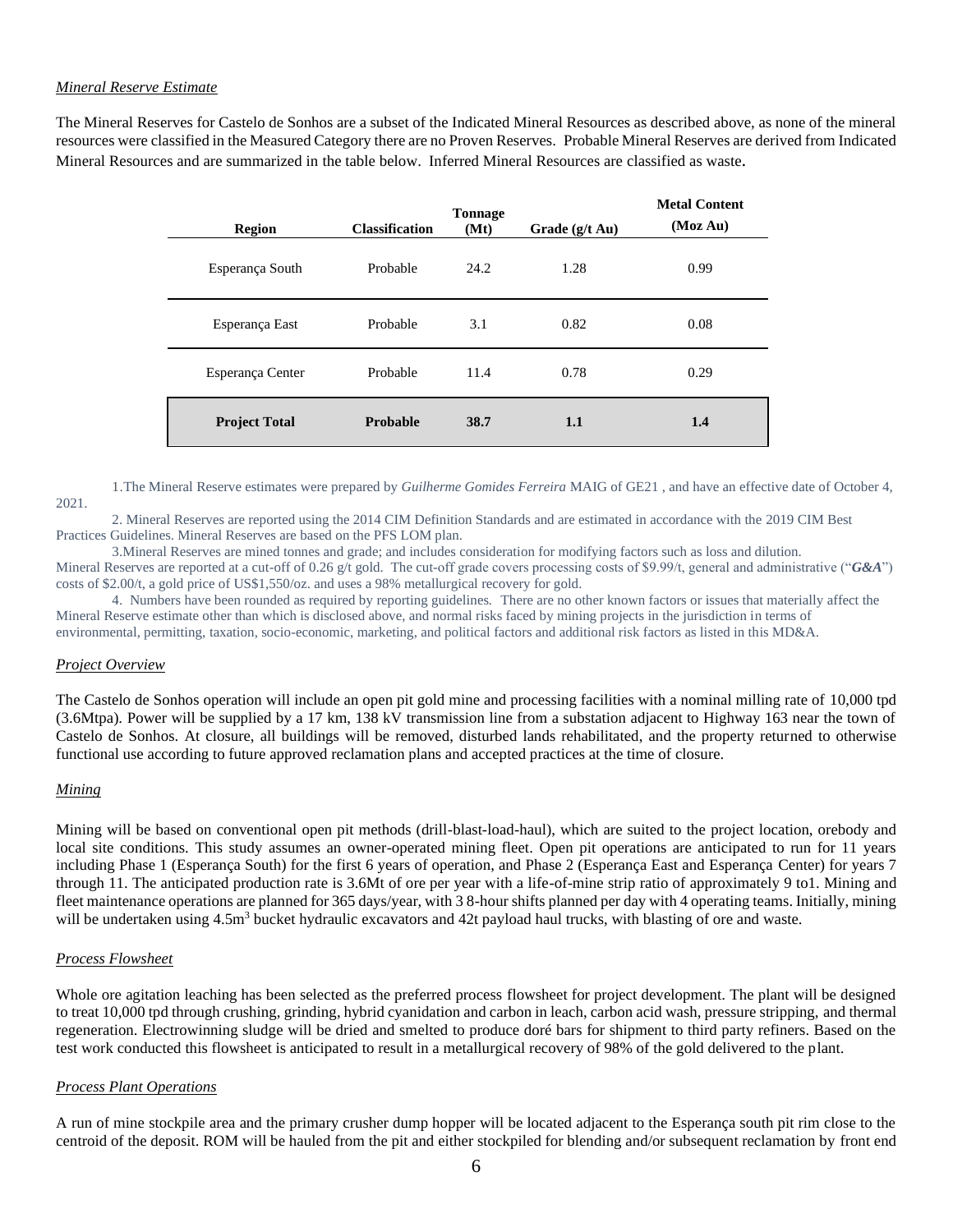loader or direct dumped over a 400mm square opening stationary grizzly into the primary dump hopper, with a nominal capacity of 150 tonnes.

The grinding circuit consists of an 8.5m diameter, 3.65m long (28 x 12 ft) fixed speed, 3,750 kilowatt semi autogenous (SAG) mill operating in closed circuit with a 200-kilowatt pebble crusher and (primary) cyclones followed by a 5.5m diameter, 7.5m long (18 x 25ft) fixed speed, 3,750-kilowatt, ball mill operating in closed circuit with (secondary) cyclones. Lime and sodium cyanide will be added to the SAG mill feed belt.

Combined primary and secondary cyclone overflows with P80 of 105 microns (150 mesh) in a slurry containing 40% w/w solids, pass through vibrating trash screens which discharge to the first of ten, 15.9m diameter x 16.8m high (52 x 55ft) cyanidation/CIL tanks operating in series for a total retention time of 36 hours. Air will be injected into the first three leach tanks to promote gold dissolution and sodium cyanide solution is added to maintain a concentration of 1gpl in leaching. The last five (CIL) tanks contain 10gpl activated carbon. Intertank screens retain carbon in the CIL tanks, carbon will be advanced through the circuit periodically by pumping slurry countercurrent to the normal slurry flow. Carbon remains in the recipient tank and slurry flows back downstream. Loaded carbon containing nominally 2,000g (65ozs) of gold per tonne will be pumped out of the first CIL tank, discharged over a wash screen and advanced at the rate of eight tonnes per day to acid washing followed by elution in a pressure stripping system. Stripped carbon will be thermally regenerated in a gas fired rotary kiln operating at 1,200°F and returned to the fifth CIL tank.

Gold will be electrowon from loaded eluate in three, 750amp cells operating in parallel. Metal deposited on stainless steel wool cathodes will be rinsed off decanted and collected as "sludge" which will be dried and smelted to produce doré bars.

Leached slurry discharged from the last CIL tank passes through safety screens to recover carbon fines and flows by gravity to the tailings wash thickener where it is diluted with water reclaimed from the tailings pond. Thickener overflow is returned to the grinding circuit. Thickener underflow is pumped to cyanide destruction, mixed with sodium metabisulfite, copper sulfate and lime and subjected to intense agitation with low pressure air to destroy residual cyanide down to approximately 1ppm weak acid dissociable ("WAD") cyanide.

Cyanide destruction circuit effluent will be pumped to the tailings dam constructed approximately 6kms from the plant. It is proposed to construct the tailing dam in two phases, Phase 1 and Phase 2, corresponding to embankment crest elevation 281 m and 290 m above sea level.

Process water will be reclaimed with barge mounted pumps in the pond and returned to the process water storage tank at the plant site. Expansion in Phase two of the dam will be by downstream construction methods to international standards.

For the purposes of this study, it has been assumed that freshwater will be sourced from a well field close to the plant site. It may be necessary to change to a catchment dam across one of the drainages on site to store precipitation run-off for this purpose.

## *Economic Results*

The results of the PFS are shown below. A base case gold price of \$1,550 has been used and a fixed exchange ratio of 5 Brazilian Reals to US\$1.

| <b>Parameter</b>       | <b>Units</b>    | Pre-tax | After-tax |
|------------------------|-----------------|---------|-----------|
| Net Cash Flow          | US\$ millions   | 635     | 524       |
| <b>IRR</b>             | percent         | 33      | 28        |
| NPV @ 5%               | US\$ millions   | 399     | 321       |
| NPV @ 7%               | US\$ millions   | 332     | 263       |
| Cash Cost              | US\$ per oz     | 877     |           |
| <b>AISC</b>            | US\$ per oz     | 900     |           |
| <b>Initial Capital</b> | US\$ millions   | 261     |           |
| <b>LOM</b> Production  | million oz gold | 1.3     |           |
| Average Annual Prodn   | Oz gold         | 121,000 |           |
| Payback Period         | Years           | 2.8     |           |

*Notes: Estimated All In Sustaining Costs (AISC) per ounce of gold produced is a Non-GAAP measure that is equal to the total of site mining costs, site and corporate G&A costs, royalties and production taxes, realized gains/losses on hedging transactions, community and permitting costs relating to current operations, refining costs, site based non-cash remuneration, inventory write-downs, stripping costs, byproduct credits, reclamation costs, and sustaining costs related*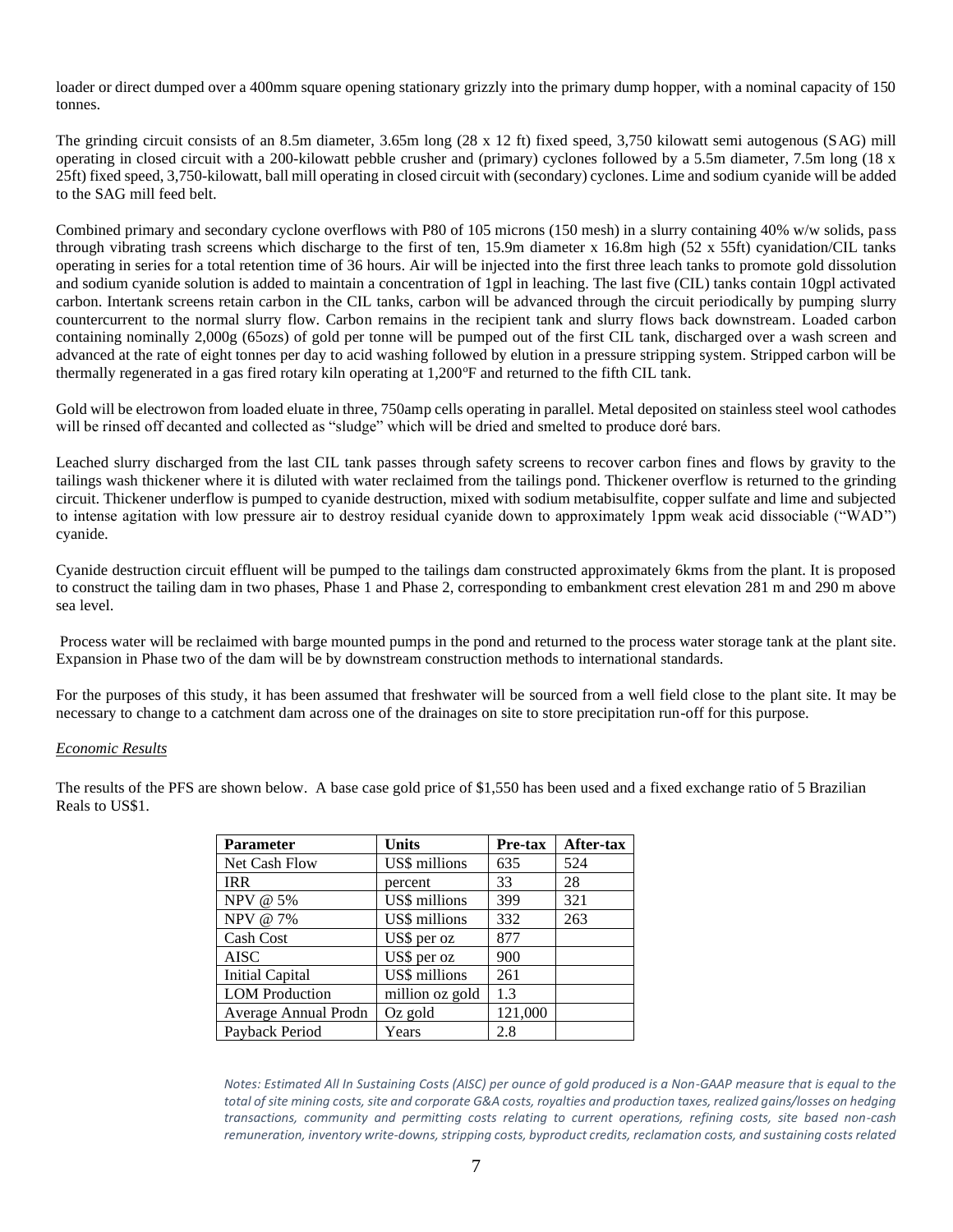to exploration and studies, capital exploration, capitalized stripping and underground mine development, and capital *expenditures, divided by the estimated total ounces of gold produced during the life of the mine. Cash costs per ounce of gold produced is also a non-GAAP financial measure and is equal to on-site mining and processing costs, on-site general and administration costs, realized gains and losses on hedges due to operating costs, community and permitting costs related to current operations, third party refining and transportation costs, non-cash site remuneration costs, stripping costs, stockpile and inventory write-downs, exploration costs related to current operations and by-product credits all divided by ounces of gold cost produced.* 

## *Capital Cost Estimate*

The Study outlines an initial capital cost estimate of US\$261 million, including a 20% contingency. The table below summarizes the initial capital cost estimate for the Project.

| <b>Description (Area)</b>      | <b>US\$ Millions</b> |
|--------------------------------|----------------------|
| Mine                           | 31.4                 |
| <b>Power Transmission Line</b> | 10.4                 |
| Plant                          | 166.0                |
| <b>Tailing Facility</b>        | 9.6                  |
| Contingency (20%)              | 43.5                 |
| <b>TOTAL</b>                   | 260.9                |

### *Operating Costs*

Operating costs by phase for the LOM are provided in the table below.

| <b>Parameter</b>               | unit             |        |
|--------------------------------|------------------|--------|
| <b>Process Rate</b>            | $t$ /day         | 10,000 |
| Average Head Grade             | g/t              | 1.1    |
| Phase 1 Head Grade             | g/t              | 1.3    |
| Phase 2 Head Grade             | g/t              | 0.8    |
| Mill Recovery (Au)             | $\%$             | 98.0   |
| <b>Mine Operating Costs</b>    | US\$/t moved     | 1.66   |
| <b>Process Operating Costs</b> | US\$/t processed | 8.99   |
| Site G&A                       | US\$/t processed | 1.63   |
| <b>LOM Strip Ratio</b>         |                  | 9 to 1 |

## *Qualified Person*

Porfirio Cabaleiro Rodriguez (MAIG #3708), Director of GE21, is the Qualified Person, as defined by National Instrument 43-101 – *Standards of Disclosure for Mineral Projects*, for the Preliminary Feasibility Study, is independent of the Company and has approved this technical disclosure.

## **Select Annual Financial Information**

The table following provides selected material financial information for the last three fiscal years reported in thousands (000's) of US dollars. In all years reported the results are audited.

|                                              | 2020     | 2019      | 2018     |
|----------------------------------------------|----------|-----------|----------|
| Cash and cash equivalents                    | 10,022.6 | 5,541.1   | 734.2    |
| Total assets                                 | 29,234.9 | 22,057.1  | 20,083.3 |
| Total shareholders' equity                   | 25,260.2 | 19,028.2  | 19,268.8 |
| Total revenue                                | nil      | nil       | nil      |
| Net income/(loss) from continuing operations | (125.3)  | (1,743.4) | (608.5)  |
| Per share-basic                              | (0.00)   | (0.01)    | (0.00)   |
| Per share- fully diluted                     | (0.00)   | (0.01)    | (0.00)   |
| Net and comprehensive Income/(loss)          | (125.3)  | (1,743.4) | (608.5)  |
| Per share-basic                              | (0.00)   | (0.01)    | (0.00)   |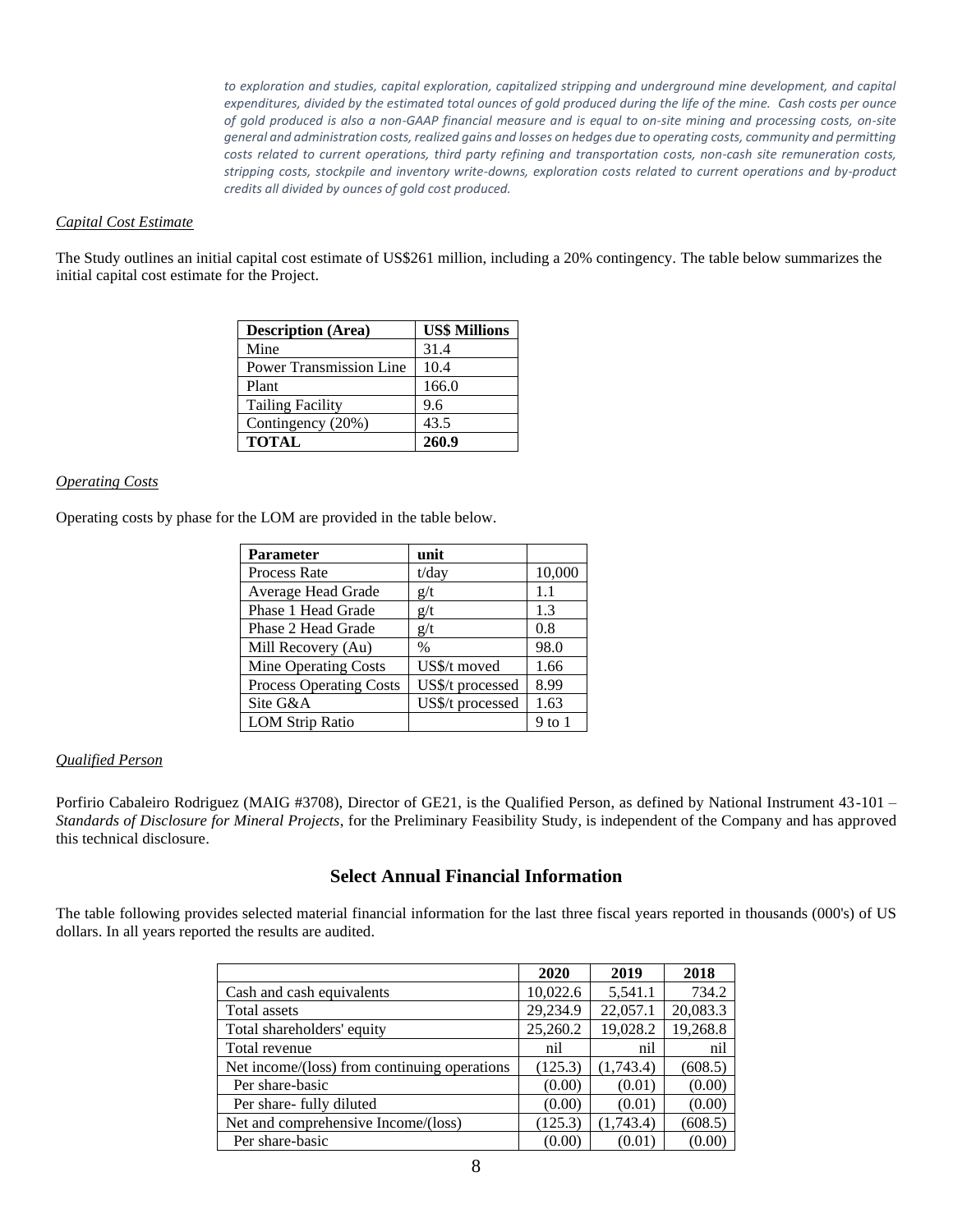| Per share-fully diluted |     |          |    |
|-------------------------|-----|----------|----|
| Dividends paid          | nıl | $n_{11}$ | n1 |

The key observations from the above selected financial information includes the following:

- Change in cash and cash equivalents is closely correlated with changes in shareholders' equity because the sale of common stock is the Company's primary means of raising capital. Cash increased in 2020 and 2019 from proceeds from the equity financings which occurred in 2020 and 2019, the exercise of warrants and options in 2020 and 2021 and the sale of a royalty to Royal Gold Inc in 2019 grossing \$8.0 million;
- The most significant uses of cash are for exploration at CDS and general and administrative costs;
- The 2019 reduction in property, plant and equipment in total assets reflects accounting for the sale of the royalty to Royal Gold Inc.;
- The Company has no operating activities and therefore is unlikely to report positive earnings from operations;
- As discussed below the main factors impacting earnings are general and administrative expenses, expensing of stock options and changes in the fair value of warrants liability (see the discussion below for further details on these factors); and
- The Company capitalizes expenditures at its mineral properties which accounts for increases in total assets.

# **Summary of Quarterly Results**

The following table includes selected quarterly financial information of the Company and is derived from unaudited interim consolidated financial statements prepared by management and the Company's audited consolidated financial statements for the periods reported. All amounts are reported in 000's of US dollars.

The Company is an exploration stage junior mining company. It has no operations in production and no source of sales or revenue from operations. It relies on funding its activities largely from the sale of its equity. In accordance with IFRS, the Company capitalizes all expenditures made on its resource properties. As such there are only a few significant items which impact its results from operations. These items include the on-going level of general and administrative spending which, in accordance with IFRS, may include the noncash cost of stock options granted. A second major item affecting its results from operations is the change in warrants liability. Warrants liability changes are most significantly affected by changes in the Company's trading price of its common shares, by the change in the United States and Canadian dollar exchange rate because the Company reports its financial statements in US dollars whereas the exercise price of the Company's warrants and its underlying common stock are traded and priced in Canadian dollars and by the number of warrants outstanding and their term to maturity. Thus, in accordance with IFRS, this foreign exchange variance is considered an embedded derivative and changes must be reported in profit and loss. It is important to remember that the change in the fair value of warrants liability is a non-cash item.

Significant variances in the Company's reported income or loss from quarter to quarter most commonly arise from those factors described above which are difficult to anticipate in advance or to predict from past results. These factors include: (i) the granting of incentive stock options, which results in the recording of amounts for share-based compensation expense, and (ii) the periodical valuation at fair value of warrants liability. Both of these amounts may be quite large in relation to other general and administrative expenses incurred in any given quarter or fiscal year.

|                                              | Q3.2021  | Q2.2021  | Q1.2021  | Q4.2020  |
|----------------------------------------------|----------|----------|----------|----------|
| Cash and cash equivalents                    | 6,237.1  | 7,457.9  | 8,591.5  | 10,022.6 |
| Total assets                                 | 27,840.5 | 28,257.1 | 28,565.5 | 28,234.9 |
| Total shareholders' equity                   | 24,238.5 | 24,998.5 | 25,541.1 | 25,260.2 |
| Total revenue                                | nil      | nil      | nil      | nil      |
| Net income/(loss) from continuing operations | (760.0)  | (542.6)  | 142.5    | 2,468.1  |
| Per share-basic                              | (0.00)   | (0.00)   | 0.00     | 0.01     |
| Per share- fully diluted                     | (0.00)   | (0.00)   | 0.00     | 0.01     |
| Net and comprehensive income /(loss)         | (760.0)  | (542.6)  | 142.5    | 2,468.1  |
| Per share-basic                              | (0.00)   | (0.00)   | 0.00     | 0.01     |
| Per share-fully diluted                      | (0.00)   | (0.00)   | 0.00     | 0.01     |
| Dividends paid                               | nil      | nil      | nil      | nil      |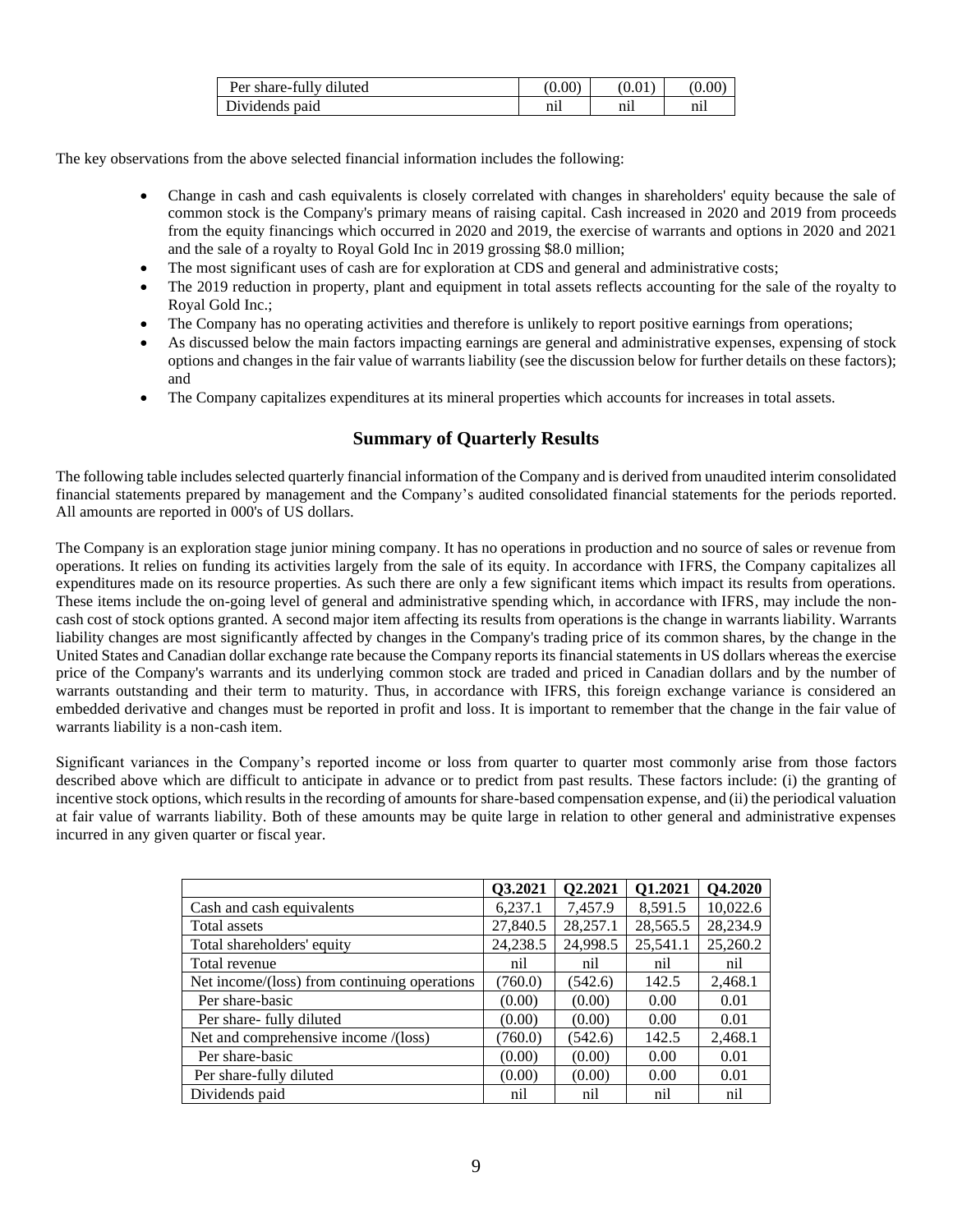|                                              | Q3.2020  | Q2.2020   | Q1.2020  | Q4.2019  |
|----------------------------------------------|----------|-----------|----------|----------|
| Cash and cash equivalents                    | 10,948.6 | 4,568.7   | 5,661.1  | 5,541.1  |
| Total assets                                 | 28,958.6 | 22,998.6  | 22,198.2 | 22,057.1 |
| Total shareholders' equity                   | 22,459.0 | 16,999.6  | 18,597.2 | 19,028.2 |
| Total revenue                                | nil      | nil       | nil      | nil      |
| Net income/(loss) from continuing operations | 0.3      | (1,649.7) | (944.0)  | (137.7)  |
| Per share-basic                              | 0.00     | (0.01)    | (0.00)   | (0.00)   |
| Per share- fully diluted                     | 0.00     | (0.01)    | (0.00)   | (0.00)   |
| Net and comprehensive income/(loss)          | 0.3      | (1,649.7) | (944.0)  | (137.7)  |
| Per share-basic                              | 0.00     | (0.01)    | (0.00)   | (0.00)   |
| Per share-fully diluted                      | 0.00     | (0.01)    | (0.00)   | (0.00)   |
| Dividends paid                               | nil      | nil       | nil      | nil      |

## **Discussion of Results from Operations**

### **Results for the three-month periods ending September 30, 2021 and 2020 (unaudited)**

The table below provides a comparison of the financial performance for the third fiscal quarter ended September 30, 2021 and 2020.

|                                                     | <b>Three Months Ended</b> | <b>Three Months Ended</b> | <b>Change</b>       |
|-----------------------------------------------------|---------------------------|---------------------------|---------------------|
|                                                     | <b>September 30, 2021</b> | <b>September 30, 2020</b> | Increase/(decrease) |
| Expenses                                            |                           |                           |                     |
| General and admin costs                             | \$296,208                 | \$344,166                 | \$ (47,958)         |
| Foreign Exchange losses /(gain)                     | 78,641                    | (171, 948)                | 250,589             |
| Other income/(expenses)                             |                           |                           |                     |
| F.V. warrants liability change                      | (385, 631)                | 157,153                   | (542, 784)          |
| Loss on equipment sale                              |                           | $(202)$ -                 | <b>202</b>          |
| Bank charges and interest income net                | 500                       | 15,543                    | (15, 043)           |
| Net and comprehensive income/(loss) for the quarter | \$ (759,980)              | \$276                     | \$ (760, 256)       |

The net loss for the third fiscal quarter ending September 30, 2021 was (\$759,980) compared to a small profit of \$276 for the quarter ended September 30, 2020. The major reason for the loss in the second quarter was due to the warrants liability expense and on-going general and administration expenses. The warrants liability increased over the second quarter of 2021 because the trading value of the Company's common stock increased offset by a reduction in the term to maturity of the outstanding warrants. In the third quarter the Company reported a small foreign exchange loss due to an increase in the USD versus the Canadian dollar.

The main factors impacting the general and administrative accounts between the third quarter of 2021 as compared with the third quarter of 2020 are detailed in the table below. Significantly, in the third quarter of 2021, the Company paid higher director fees, which costs were somewhat offset by lower shareholder relation expenses. As detailed below other G&A cost center changes were largely insignificant.

|                              | 2021 Q3   | 2020 Q3   | <b>YOY Change</b> |
|------------------------------|-----------|-----------|-------------------|
| Consulting and director fees | \$53,723  | \$35,381  | \$18,342          |
| Change in provision          | (2, 394)  | (802)     | (1, 592)          |
| Depreciation                 | 345       | 383       | (38)              |
| Insurance                    | 3,642     | 3,025     | 617               |
| Office supplies, etc.        | 12,746    | 9,772     | 2,974             |
| Rent                         | 9,586     | 9,531     | 55                |
| Salaries & benefits          | 172,874   | 160,689   | 12,185            |
| Shareholder relations        | 43,813    | 125,998   | (82, 185)         |
| Travel                       | 1,873     | 189       | 1,684             |
| <b>TOTAL EXPENSES</b>        | \$296,208 | \$344,166 | \$ (47,958)       |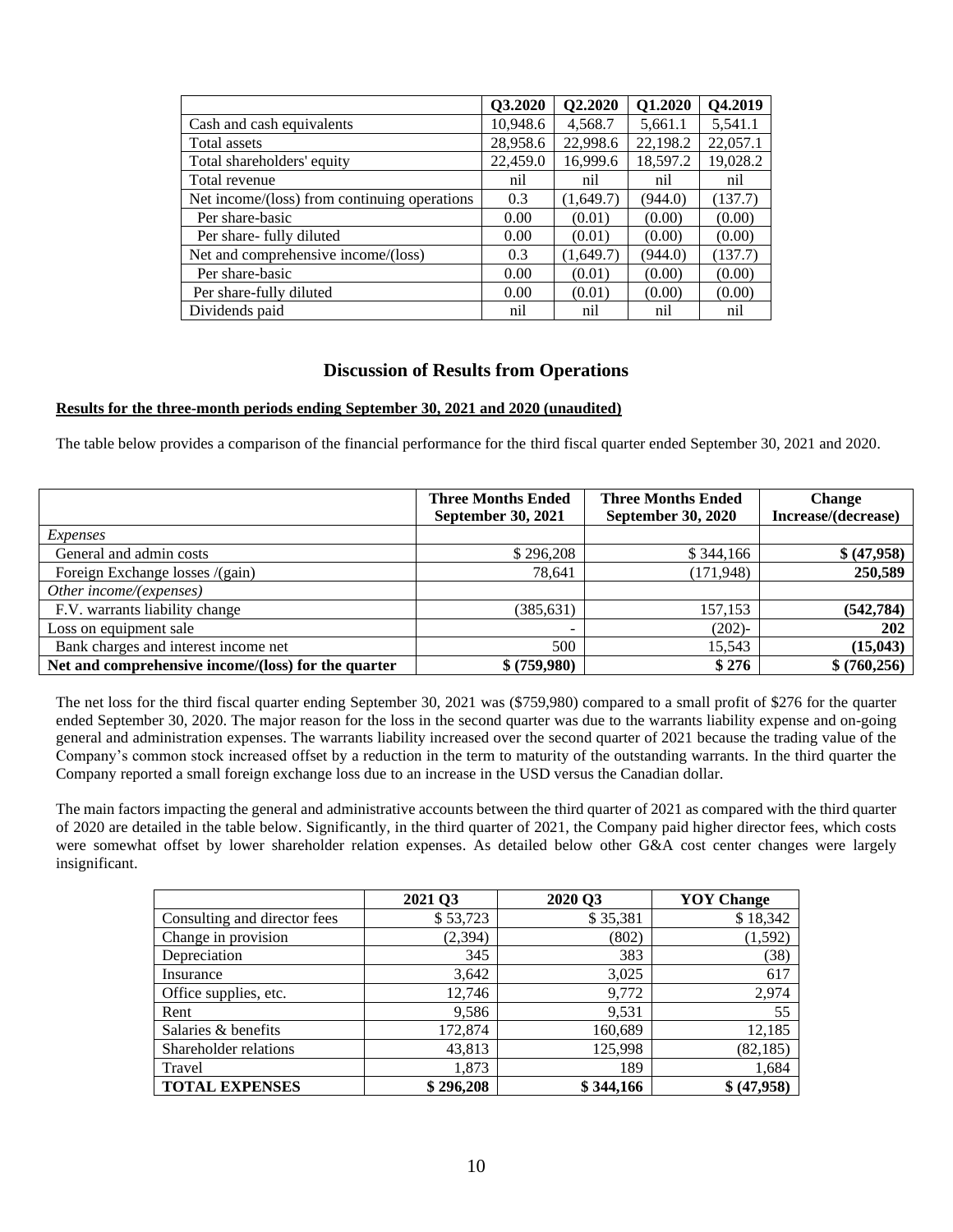### **Results for the nine-month periods ending September 30, 2021 and 2020 (unaudited)**

The table below provides a comparison of the financial performance for the nine-month period ended September 30, 2021 and 2020.

|                                                    | <b>Nine Months Ended</b><br><b>September 30, 2021</b> | <b>Nine-Months Ended</b><br><b>September 30, 2020</b> | <b>Change</b><br>Increase/(decrease) |
|----------------------------------------------------|-------------------------------------------------------|-------------------------------------------------------|--------------------------------------|
| <i>Expenses</i>                                    |                                                       |                                                       |                                      |
| General and admin costs                            | \$1,273,991                                           | \$1,014,600                                           | \$259,391                            |
| Foreign Exchange losses /(gain)                    | (35, 861)                                             | (193, 428)                                            | 157,567                              |
| Other income/(expenses)                            |                                                       |                                                       | 202                                  |
| F.V. warrants liability change                     | 73.392                                                | (1,823,137)                                           | 1,896,529                            |
| Loss on sale of equipment                          | -                                                     | (202)                                                 | 202                                  |
| Bank charges and interest income net               | 4,658                                                 | 51.105                                                | (46, 447)                            |
| Net and comprehensive income/(loss) for the period | (\$1,160,080)                                         | $(\$2,593,406)$                                       | \$1,433,326                          |

The net loss for the nine-month period ending September 30, 2021 was (\$1,160,080) compared to a loss of (\$2,593,406) for the ninemonths ended September 30, 2020 or a decrease in the loss of \$ 1,433,326. The major reason for the decrease in the loss was due to a reduction in the warrant liability expense. Detail of the G&A spending is shown below. The increase in consulting and directors' fees arose from the granting of stock options to new directors in the first quarter of 2021. Salaries and benefits rose due to the granting of bonuses to select employees in the first quarter of 2021.

|                              | <b>2021 YTD</b> | <b>2020 YTD</b> | <b>YOY</b> Change |
|------------------------------|-----------------|-----------------|-------------------|
| Consulting and director fees | \$258,327       | \$140,742       | \$117,585         |
| Change in provision          | 9,281           | 2,739           | 6,542             |
| Depreciation                 | 1,135           | 1,368           | (233)             |
| Insurance                    | 10,655          | 8,582           | 2,073             |
| Office supplies etc          | 38,779          | 26,026          | 12,753            |
| Rent                         | 24,449          | 23,504          | 945               |
| Salaries & benefits          | 700,295         | 561,508         | 138,787           |
| Shareholder relations        | 225,008         | 229,693         | (4,685)           |
| Travel                       | 6,062           | 20,438          | (14, 376)         |
| <b>TOTAL EXPENSES</b>        | \$1,273,991     | \$1,014,600     | \$259,391         |

### **Impact of Inflation**

The Company has no source of revenue and therefore inflation effects relate primarily to the exploration costs in Brazil which are affected by both worldwide and country specific inflationary trends.

### **Trend Information**

.

The cyclical nature of the prices of metals, particularly the price of gold, is likely to have an effect on the Company's liquidity and capital resources. If the price of gold or the worldwide demand for gold decreases, there would likely be an adverse effect on the Company's ability to raise additional funding or to attract investor or partners for the development of its properties.

# **Financial Condition: Liquidity and Capital Resources.**

To date, the Company has largely financed its activities by the private placement of equity securities, and in 2019 it sold a royalty interest in CDS to Royal Gold to fund its development. The following describes the material recent financing activities**.**

Recent material financings are as follows:

- In August of 2019, the Company sold Royal Gold a 1.5% NSR royalty on CDS and transferred its buy down right on the existing 2% NSR royalty for gross proceeds of \$8.0 million, plus other considerations.
- In December 2019, the Company completed a private placement by issuing 11,200,000 units, each unit consisting of one common share and one-half warrant realizing gross proceeds of Can \$2,240,000.
- In July 2020, the Company completed a public offering by prospectus of 30,705,000 units with each unit consisted of one common share and one-half warrant realizing gross proceeds of Can \$9,211,500.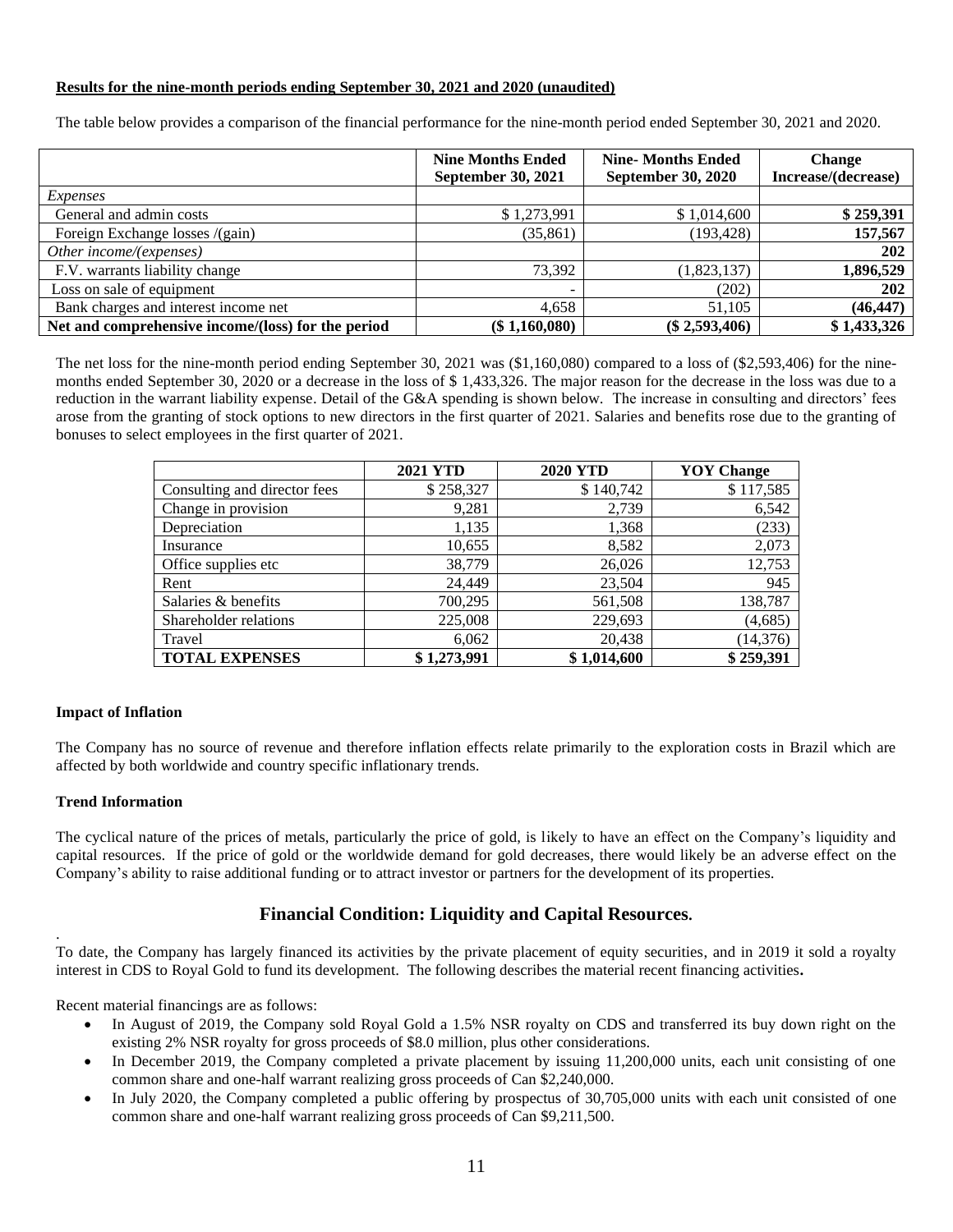- In 2020, the Company has received Can \$2,145,876 from the exercise of warrants and options combined and issued 9,025,932 common shares.
- In 2021 there has been some minor exercises of warrants and stock options

With respect to the December 2019 private placement, the table below compares the pro-forma sources and uses of funds with the actual sources and uses of funds. All amounts are in Canadian dollars.

| <b>Source of Funds</b> | Pro-Forma (C\$) | Actual (C\$) | <b>Explanation</b>             |
|------------------------|-----------------|--------------|--------------------------------|
| Gross proceeds         | 2,000,000       | 2,240,000    | Offering oversubscribed        |
| Agent commissions      | 120,000         | 122,400      | Increase in proceeds           |
| Legal                  | 62,750          | 92,438       | Exceeded estimates             |
| Other                  | 0               | 21, 368      | Listing fees included in legal |
| Net proceeds           | 1,817,250       | 2,003,794    | Due to increase in Offering    |
|                        |                 |              |                                |
| <b>Uses of Funds</b>   |                 |              |                                |
| Goldspot contract      | 385,000         | 375,000      | Contract adjustment            |
| Working capital        | 1,432,250       | 1,628,794    | Increase in units sold         |
| Total Uses             | 1,817,250       | 2,003,794    |                                |

With respect to the July 2020 prospectus-based financing, the table below compares the pro-forma sources and uses of funds with the actual sources and uses of funds. All amounts are in Canadian dollars. Additionally, the pro-forma uses of funds assumed a twelve month period commencing August 2020, and for the pro-forma expenditures denominated in US dollars an exchange rate of US \$1.0=Can \$1.33 was used. The program was essentially completed by September 30, 2021 with the publication of the PFS results on October 5, 2021.

| <b>Source of Funds</b> | Pro-Forma          | $(C$ (C\spectrically)<br><b>Actual</b><br>to | <b>Explanation</b>                              |
|------------------------|--------------------|----------------------------------------------|-------------------------------------------------|
| <b>Gross Proceeds</b>  | (C\$)<br>8,010,000 | <b>July 2021</b>                             |                                                 |
|                        |                    | 9,211,500                                    | Offering oversubscribed                         |
| Agent commissions      | 480,600            | 492,690                                      | Increase in proceeds                            |
| Legal                  | 250,000            | 263,731                                      | Under estimated legal costs                     |
| Other                  | $\mathbf{0}$       | 31,189                                       | TSX.V fees                                      |
| Net proceeds           | 7,279,400          | 8,423,890                                    |                                                 |
|                        |                    |                                              |                                                 |
| <b>Uses of Funds</b>   |                    |                                              |                                                 |
| All-drilling           | 760,000            | 902,078                                      | Program expanded, now complete                  |
| Metallurgical          | 6,667              | 6,245                                        | Testing completed                               |
| testing                |                    |                                              |                                                 |
| Sample assay and       | 100,000            | 679,743                                      | Re-assay multiple samples, more meters drilled, |
| freight                |                    |                                              | completed                                       |
| Camp and labor         | 635,250            | 1,025,614                                    | Program complete                                |
| Other Brazil costs     | 750,000            | 999,366                                      | Program complete                                |
| Televiewer             | 300,000            | 183,994                                      | Activity shifted to re-assaying                 |
| Resource               | 80,000             | 255,619                                      | Two completed vs one planned                    |
| estimation             |                    |                                              |                                                 |
| N.A. consultants       | 170,000            | 254,319                                      | Mostly higher engineering costs; complete       |
| Vendor payment         | 1,733,333          | $\theta$                                     | No payments required yet                        |
| PFS preparation        | 1,270,000          | 359,665                                      | Completed                                       |
| Socio-economic         | 666,667            | 417,304                                      | Work programs delayed by Covid-19, but remain   |
| studies                |                    |                                              | on-going in future periods                      |
| Working capital        | 64,150             | 3,339,944                                    |                                                 |
| <b>Total</b> uses      | 7,279,400          | 8,423,890                                    |                                                 |

Note: The Cost of the Offering and Use of Proceeds may change if additional invoices are received. The Source of Funds didnot assume that any Agent overallotment options were exercised. Additional funds raised in addition to the pro-forma gross proceeds will be used for general corporate and other working capital needs. The translation of actual spending from US dollars (the Company's function currency) to Canadian dollars was done at the monthly average Can\$/US\$ exchange rates varying between 0.75 and 0.83.

At September 30, 2021, the Company had working capital of \$6,154,976 including \$6,237,101 in cash and cash equivalents (December 31, 2020: working capital of \$9,677,917 including \$10,022,590 in cash and cash equivalents). Of the \$6,237,101 in cash and cash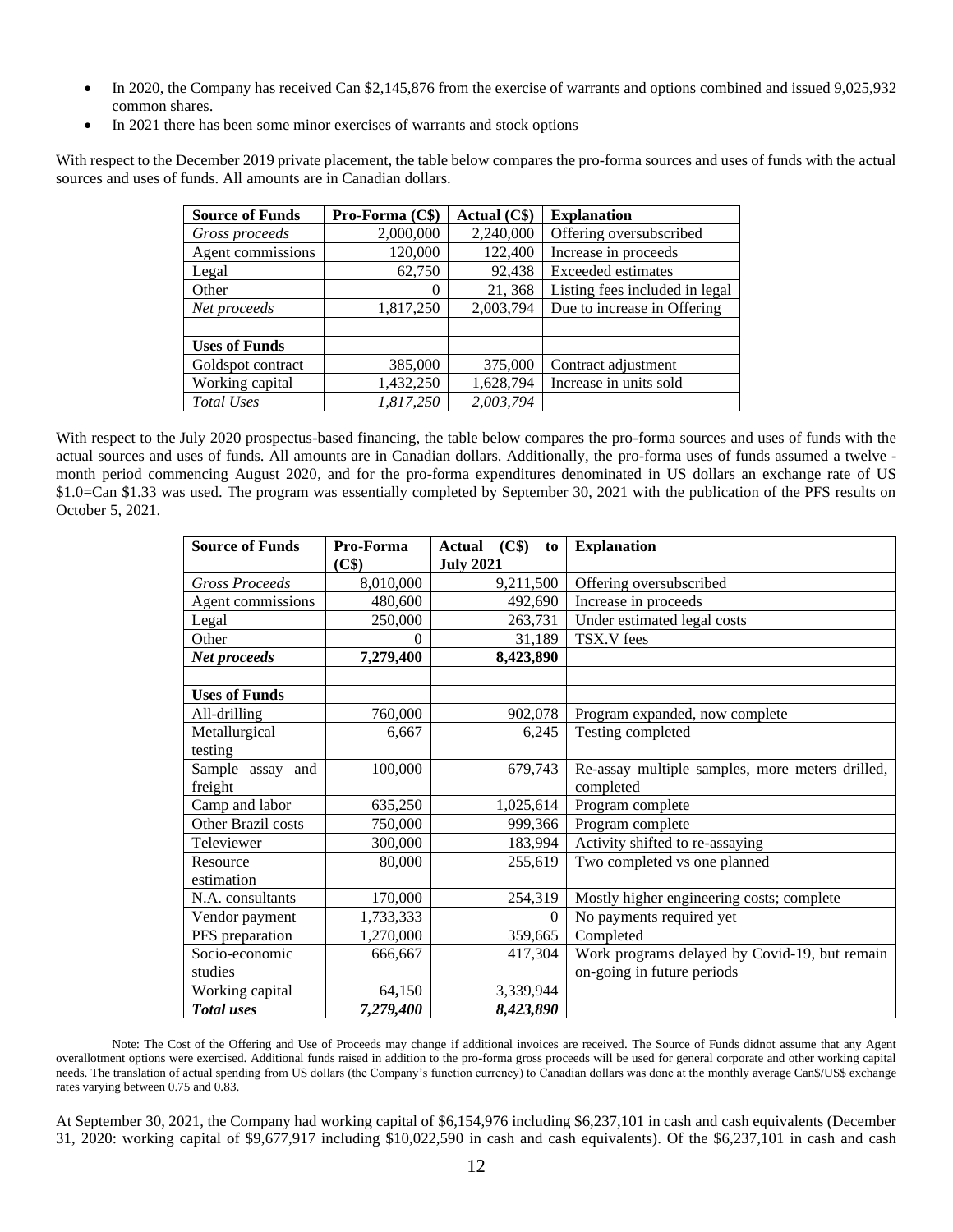equivalents at September 30, 2021, the US equivalent of \$3,188,896 and \$7,025 was denominated in Canadian dollars and the Brazilian real, respectively, with the remaining balance in US dollars. The cash on hand is expected to fund operations for the remainder of 2021 and beyond.

### *Mineral Properties and Deferred Expenditures*

The Company's Mineral properties and deferred expenditures increased to \$21,433,007 at September 30, 2021, from \$18,985,590 at December 31, 2020 as a result of capitalized spending at CDS of \$2,447,417 during the first three quarters.

## **Risks and Uncertainties**

An investment in the Company's common shares is highly speculative and subject to a number of risks. Additional risks that the Company is unaware of or that are currently believed to be immaterial may become important factors that affect the Company's business. If any of the following risks occur, or if others occur, the Company's business, operating results and financial condition could be adversely impacted.

The Company is in the mineral property acquisition, exploration and development business and is exposed to a number of operational, financial, regulatory and other risks and uncertainties that are typical in the natural resource industry and common to other companies of like size and stage of development. These risks may not be the only risks faced by the Company. Additional risks and uncertainties not presently known by the Company or which are presently considered immaterial could adversely impact the company's business, results of operation, and financial performance in future years.

The Company's business plan is subject to numerous risks and uncertainties, including the following:

### *Exploration and Development Stage Risk*

Exploration for mineral resources involves a high degree of risk, the cost of conducting exploration programs may be substantial and the probability of success is typically low and difficult to assess. It is impossible to ensure that the current development programs planned by the Company will result in a profitable commercial mining operation. Mineral deposits and production costs are affected by such factors as environmental permitting regulations and requirements, weather, environmental factors, foreign exchange changes, inflation, unforeseen technical difficulties, unusual or unexpected geological formations and work interruptions.

Resource exploration and development is a highly speculative business, characterized by a number of significant risks including, but not limited to, unprofitable efforts resulting not only from the failure to discover minerals deposits but also from finding mineral deposits that, though present, are insufficient in size and quality to justify development or if developed generate profits and cash flows. Few exploration projects successfully achieve development due to factors that cannot be predicted or anticipated and even one unexpected factor may result in the economic viability of the project being detrimentally impacted such that the project cannot be developed, or operations continue. The Company closely monitors its activities and those factors that could negatively impact them. The Company's employees and its advisors assist in risk management and to make timely decisions regarding future property expenditures. Other risks associated with projects in the exploration and development stage which could cause delays or prohibit the advancement of the project include delays in obtaining required government approvals and permits and the inability to obtain suitable or adequate machinery, equipment, power or labor.

### *Need for Additional Funding*

As a junior exploration company with no source of revenue, the Company will likely seek additional funding in the foreseeable future to complete the development and permitting of the CDS project. The inability of the Company to raise additional funds could adversely affect the Company's business plan, including its ability continue as a going concern and perform exploration activities on, and maintain its existing properties.

### *A Significant Disruption to our Information Technology could adversely affect our business, operating result and financial position*

We rely on a variety of information technology and automated systems to manage and support our operations. For example, we depend on our information technology systems for financial reporting, data base management, operational and investment management and internal communications. These systems contain our proprietary business information and personally identifiable information of our employees. The proper functioning of these systems and the security of this data is critical to the efficient operation and management of our business. In addition, these systems could require upgrades as a result of technological changes or growth in our business. These changes could be costly and disruptive to our operations and could impose substantial demands on management time. Our systems and those of third-party providers, could be vulnerable to damage or disruption caused by catastrophic events, power outages, natural disasters, computer system or network failures, viruses, ransomware or malware, physical or electronic break-ins, unauthorized access,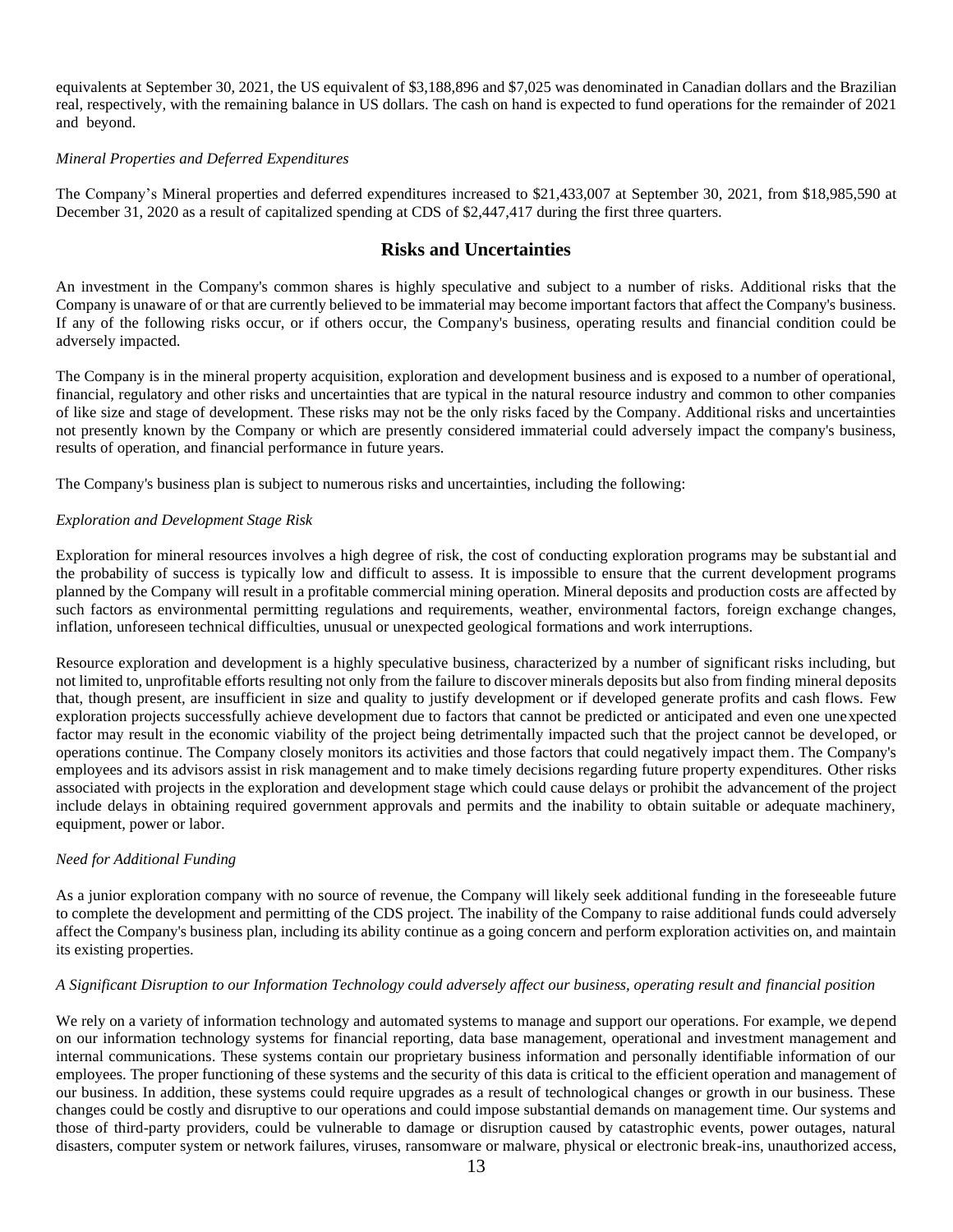or cyber-attacks. Any security breach could compromise our networks, and the information contained there-in could be improperly accessed, disclosed, lost or stolen. Because techniques used to sabotage, obtain unauthorized access to systems or prohibit authorized access to systems change frequently and generally are not detected until successfully launched against a target, we may not be able to anticipate these attacks nor prevent them from harming our business or network. Any unauthorized activities could disrupt our operations, damage our reputation, be costly to fix or result in legal claims or proceedings, any of which could adversely affect our business, reputation or operating results.

### *Title to Properties*

The Company cannot guarantee title to all of its properties as the properties may be subject to prior mineral rights applications with priority, prior unregistered agreements or transfers or indigenous peoples' land claims, and title may be affected by undetected defects. Certain of the mineral rights held by the Company are held under applications for mineral rights or are subject to renewal applications and, until final approval of such applications is received, the Company's rights to such mineral rights may not materialize and the exact boundaries of the Company's properties may be subject to adjustment. The Company does not maintain title insurance on its properties.

### *Potential Dilution to Existing Shareholders*

The Company will require additional financing in order to complete exploration and development of its mineral properties. The Company anticipates that it may sell additional equity securities including, but not limited to, its common stock, share purchase warrants or some form of convertible security. The effect of additional issuances of equity securities will result in dilution to existing shareholders.

### *International Health Pandemic*

In 2019 and continuing into 2021, a worldwide health pandemic resulting from the spread of the Covid-19 virus has caused disruptions in economies worldwide and it has severely restricted travel and some employees ability to work. The duration and full financial effect of the Covid-19 pandemic is unknown at this time, as are the measures taken by governments, the Company or others to reduce the spread of the disease. Any estimate of the length and severity of these developments is therefore subject to significant uncertainty and accordingly estimates of the extent to which Covid-19 may materially and adversely affect the Company's operations, financial results and condition in future periods are also subject to significant uncertainty. Due to the Covid-19 pandemic, the Company temporarily suspended operations at the CDS camp in April 2020 and re-opened the camp and resumed drilling in September 2020. The Company cannot predict if normal operations will continue into the future due to unforeseen complications caused by a resurgence of the Covid-19 pandemic or related actions of government entities.

### *Metal price risk*

The price of gold affects the value of the Company's own securities and investments and the recoverable value of CDS.

### *Geo-political Risk*

The Company's exploration properties are located in Brazil and it has no country diversification with respect to its principal assets. Therefore, any political or social disruptions unique to Brazil would have a material impact on the operations of the Company and its financial performance and stability. Additionally, the Company's project is subject to the laws of Brazil and it may be negatively impacted by the existing laws and regulations of that country, as they apply to mineral exploration, land ownership, royalty interests and taxation, and by any potential changes of such laws and regulations.

The CDS property is located in Pará State in Brazil, which may be of particular interest or sensitivity to one or more special interest groups. Consequently, mineral exploration and mining activities at CDS may be affected in varying degrees by political uncertainty, expropriations of property and changes in applicable government policies and regulation such as business laws, environmental laws, indigenous peoples' land claims, entitlements or procedures and mineral rights and mining laws affecting the Company's business in that area. Any changes in regulations or shifts in political conditions are beyond the control or influence of the Company and may adversely affect its business, or if significant enough, may result in the impairment or loss of mineral concessions or other mineral rights, or may make it impossible to continue its mineral exploration and mining activities in such areas.

### *Environmental Laws*

The exploration program conducted by the Company is subject to national, state and local regulations regarding environmental considerations. Most operations involving exploration or production activities are subject to existing laws and regulations relating to exploration and mining procedures, reclamation, safety precautions, employee health and safety, air quality standards, pollution of stream and fresh water sources, odor, noise, dust, and other environmental protection controls adopted by federal, state and local governmental authorities as well as the rights of adjoining property owners. The Company may be required to prepare and present to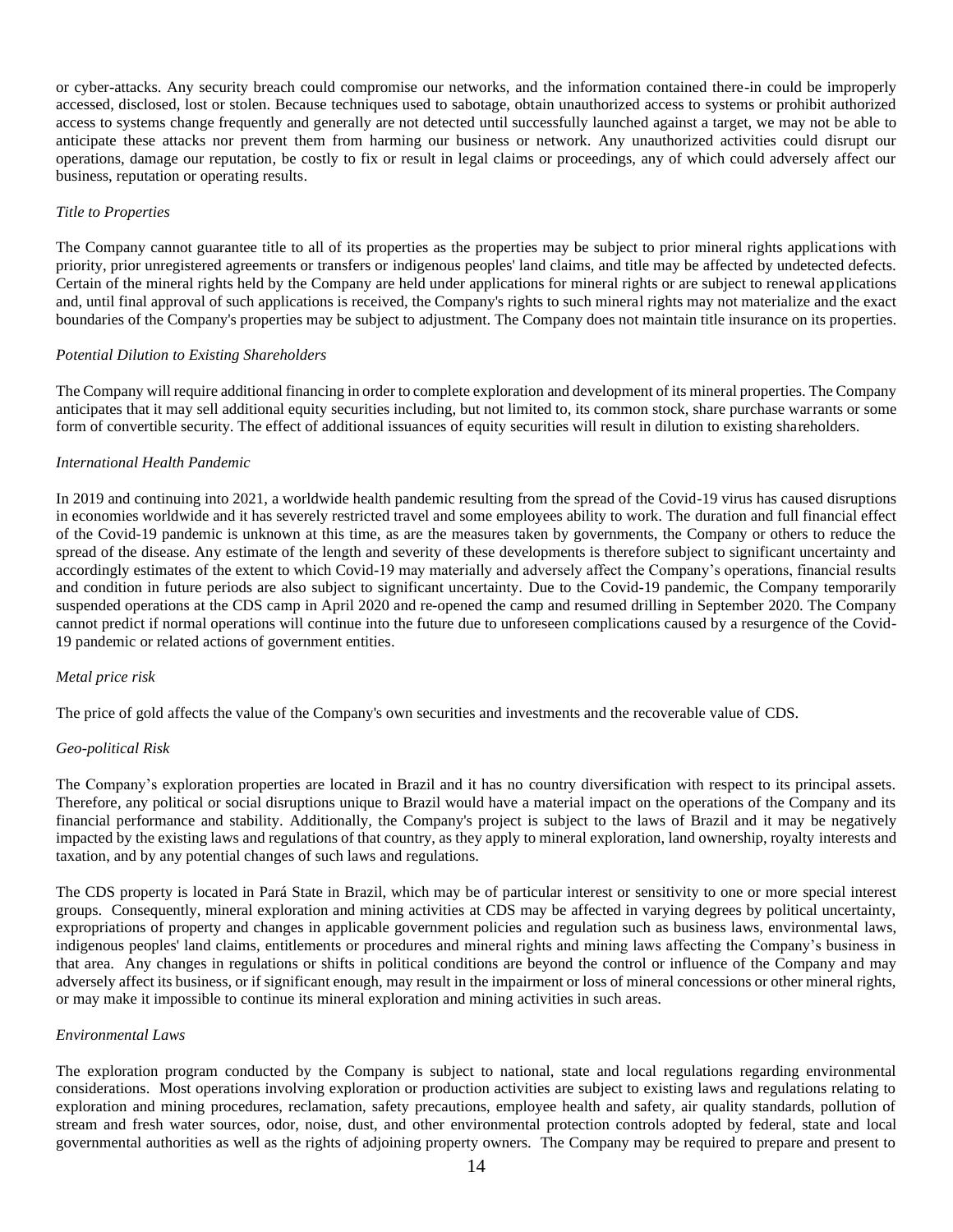federal, state or local authorities data pertaining to the effect or impact that any proposed exploration or production of minerals may have upon the environment. All requirements imposed by any such authorities may be costly, time consuming, and may delay commencement or continuation of exploration or production operations.

## *Operating Hazards and Risks*

The Company's operations are subject to hazards and risks normally associated with the exploration and development of mineral properties, any of which could cause delays in the progress of the Company's exploration and development plans, damage or destruction of property, loss of life and/or environmental damage. Some of these risks include, but are not limited to, unexpected or unusual geological formations, rock bursts, cave-ins, flooding, fires, earthquakes; unanticipated changes in metallurgical characteristics and mineral recovery; unanticipated ground or water conditions; industrial or labor disputes; hazardous weather conditions; cost overruns; land claims; and other unforeseen events. A combination of experience, knowledge and careful evaluation may not be able to overcome these risks.

The nature of these risks is such that liabilities may exceed any insurance policy coverages; the liabilities and hazards might not be insurable or the company might not elect to insure itself against such liabilities due to excess premium costs or other factors. Such liabilities may have a material adverse effect on the Company's financial condition and operations and could reduce or eliminate any future profitability and result in increased costs and a decline in the value of the securities of the Company.

### *Competition*

The mineral industry is competitive in all its phases. The Company competes with many companies possessing greater financial resources and technical facilities than itself for the acquisition of mineral concessions, claims, leases and other mineral interests as well as for the recruitment and retention of qualified employees.

## *Insurance Coverage*

Mineral exploration is subject to risks of human injury, environmental and legal liability and loss of assets. The Company may elect not to have insurance for certain risks because of the high premiums associated with insuring those risks or, in some cases, insurance may not be available for certain risks. Occurrence of events for which the Company is not insured could have a material adverse effect on the Company's financial position or results of operations.

## *Key Executives*

The Company's operations require employees, consultants, advisors and contractors with a high degree of specialized technical, management and professional skills, such as engineers, trades people, geologists and equipment operators. The Company competes both locally and internationally for such professionals. If the Company is unable to acquire the talents it seeks then it could experience higher operating costs, poorer results and an overall lack of success in implementing its business plans.

The Company is dependent on the services of key senior executives and certain other vice-presidents and advisors. Each of these executives has many years of background in the mining industry. The Company may not be able to replace that experience and knowledge with other individuals which may result in a material adverse effect on the Company's business and financial performance.

# **Supplemental Disclosure for Venture Exchange Issuers**

The required disclosure is in note 7 in the unaudited consolidated financial statements for the quarters ended September 30, 2021 and 2020.

# **Disclosure of Outstanding Share Data, Warrants and Options**

### *A. Common Shares*

The Company's authorized share capital consists of an unlimited number of common shares without par value.

As of the date, of this report, the Company has issued and outstanding a total of 230,110,372 common shares (December 31, 2020: 229,685,372), with the increase resulting from the exercise of warrants.

### *B. Common Share Purchase Warrants*

As of the date of this report the Company had 40,592,500 share purchase warrants outstanding in accordance with the following schedule.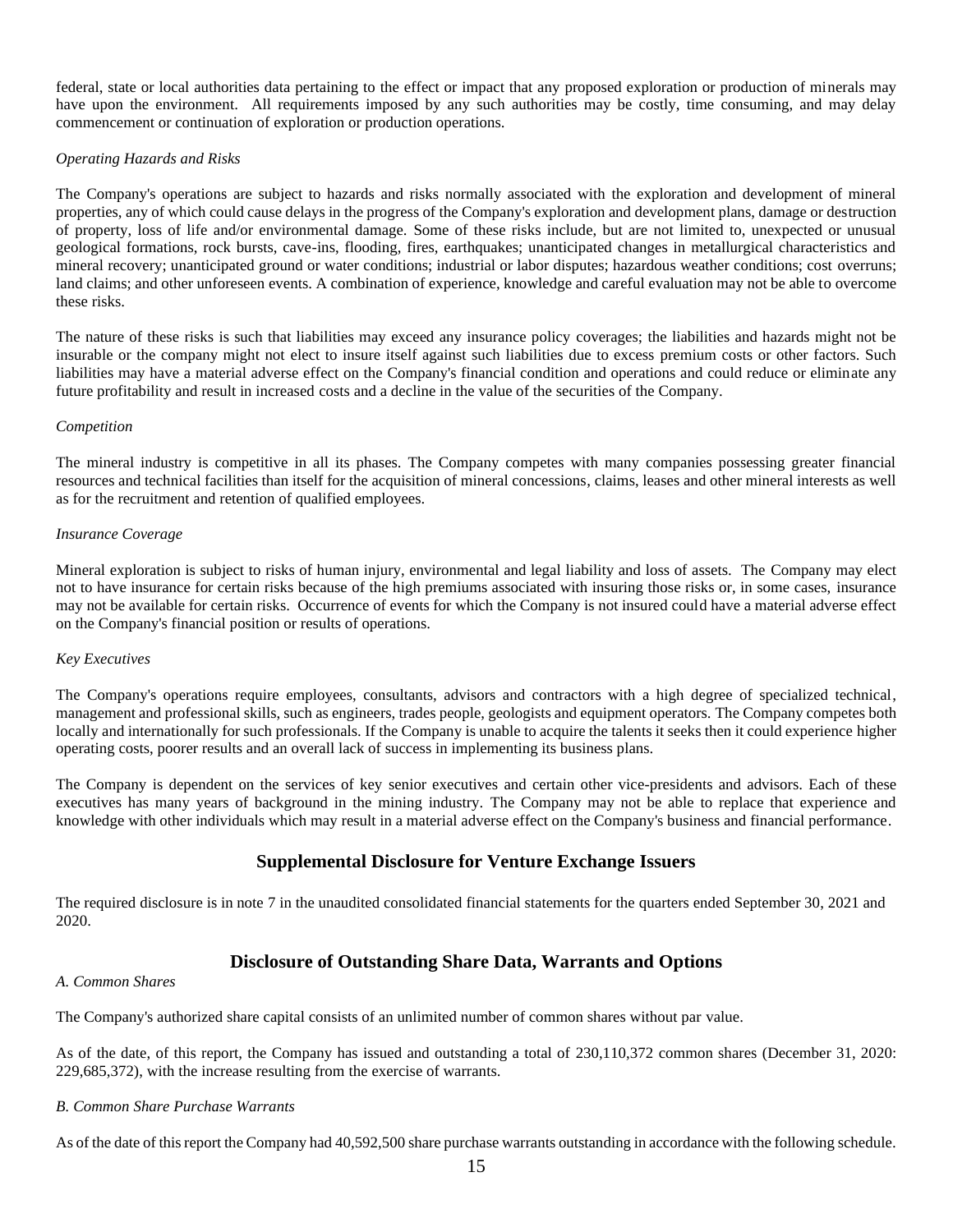| <b>Expiry Date</b> | <b>Exercise price (Can\$)</b> | <b>Number</b> |
|--------------------|-------------------------------|---------------|
| December 12, 2021  | 0.30                          | 5,600,000     |
| July 14, 2022      | 0.40                          | 15,352,500    |
| August 5, 2024     | 0.25                          | 11,784,000    |
| November 30, 2024  | 0.25                          | 3,928,000     |
| March 31, 2025     | 0.25                          | 3,928,000     |

### *C. Stock options for the purchase of Common Shares*

TriStar has established a stock option plan for directors, senior officers, employees, and consultants of TriStar and its subsidiaries. Under the terms of the plan, the options may be exercisable over periods of up to ten years at the option of the Board of Directors, and the exercise price of each option equals the closing market price of the Company's stock on the trading day immediately before the date of grant. Options are issued at the discretion of the Board of Directors and typically vest in full upon grant.

As of the date of this report, the Company had a total of 6,235,000 stock options outstanding in accordance with the following schedule.

| <b>Expiry date</b> | <b>Exercise price (Can \$)</b> | <b>Number</b> |
|--------------------|--------------------------------|---------------|
| September 27, 2022 | 0.25                           | 2,075,000     |
| October 19, 2022   | 0.25                           | 150,000       |
| February 7, 2023   | 0.28                           | 100,000       |
| August 1, 2024     | 0.17                           | 400,000       |
| November 26, 2024  | 0.20                           | 2,210,000     |
| October 27, 2025   | 0.28                           | 400,000       |
| December 17, 2025  | 0.245                          | 300,000       |
| January 18, 2026   | 0.27                           | 300,000       |
| February 7, 2026   | 0.25                           | 300,000       |

In addition to the stock options granted to employees and consultants, the Company has granted underwriters in a number of its financings warrants to acquire common shares. A total of 554,250 agent compensation warrants are outstanding with an exercise price of Can\$0.20 and expire on December 12, 2021.

## **Financial Instruments**

### *Non*‐*derivative financial assets*

The Company recognizes all financial assets initially at fair value and classifies them into one of the following four categories: held-tomaturity, available-for-sale ("AFS"), loans and receivables or other financial assets, or fair value through profit or loss ("FVTPL"). Financial instruments held to maturity and loans and receivables are measured at amortized cost. Available-for-sale instruments are measured at fair value with unrealized gains and losses recognized in other comprehensive income (loss). Instruments classified as FVTPL are measured at fair value with unrealized gains and losses recognized in net income (loss).

The fair value of financial instruments traded in active markets (such as FVTPL and AFS securities) are based on quoted market prices at the date of the statement of financial position. The quoted market price used for financial assets held by the Company is the closing bid price of the day.

The Company has classified cash and cash equivalents and receivables as loans and receivables.

The fair value of cash and cash equivalents and accounts receivable are approximated by their carrying value due to the short-term nature of these financial instruments.

### *Non*‐*derivative financial liabilities*

Financial liabilities are classified as either financial liabilities at FVTPL or other financial liabilities. Financial liabilities classified as FVTPL are measured at fair value with unrealized gains and losses recognized in the statement of comprehensive income (loss). Other financial liabilities are initially measured at fair value net of transaction costs, and subsequently measured at amortized cost.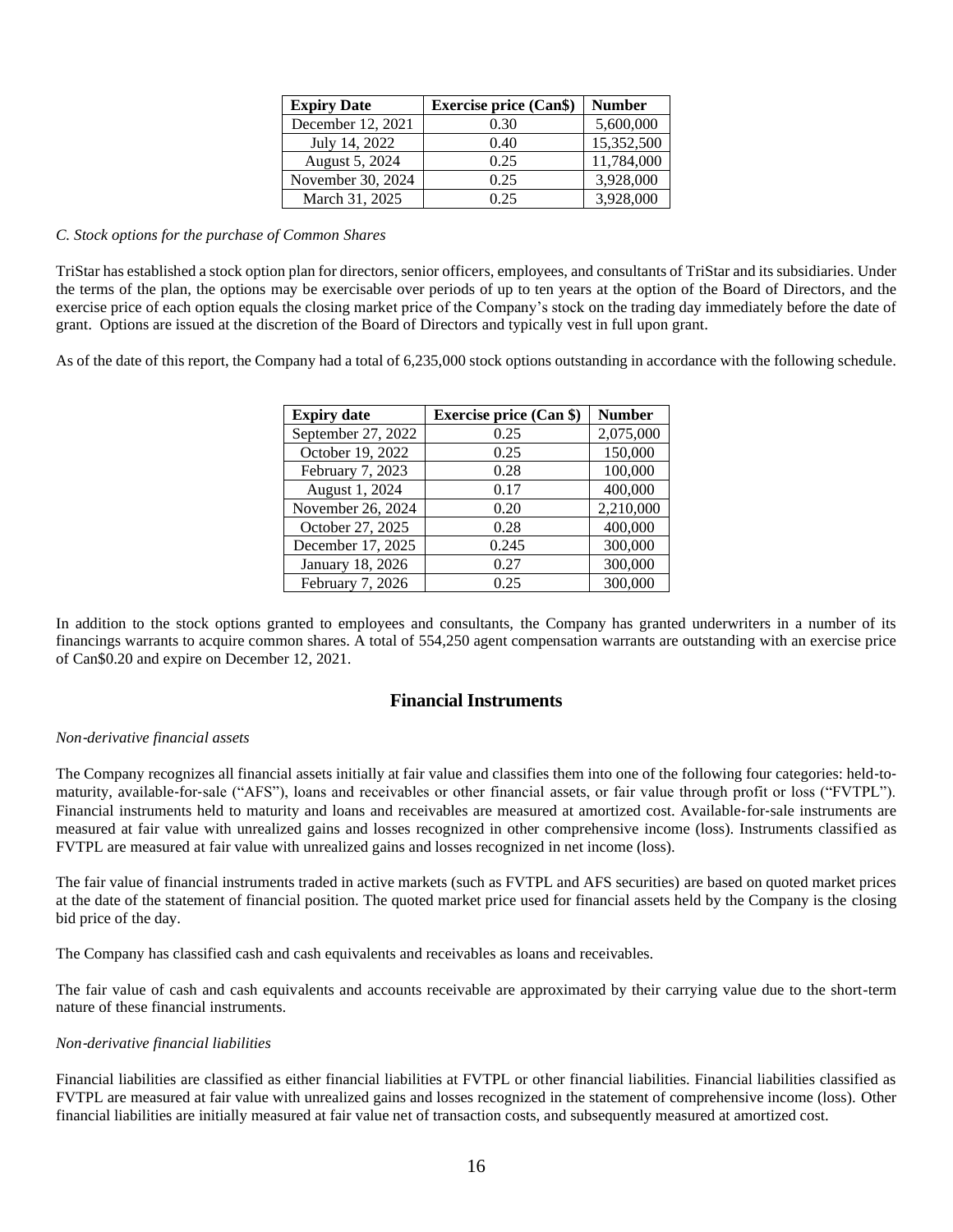Accounts payable and accrued liabilities and provisions are classified as other financial liabilities.

The fair value of accounts payable and accrued liabilities is approximated by their carrying value due to the short-term nature of these financial instruments.

### *Derivative instruments*

Derivative instruments are recorded at fair value on initial recognition and at each subsequent reporting period. Any gains or losses arising from changes in fair value on derivatives that do not qualify for hedge accounting are recorded in net income or loss.

The Company's share purchase warrants with exercise prices in Canadian dollars are derivative liabilities and accordingly, they are recorded at fair value at each reporting period, with the gains or losses recorded in the statement net income or loss.

# **Financial Instruments and Management of Financial Risk**

The Company is exposed to potential loss from various risks including currency risk, interest rate risk, liquidity risk, market risk and commodity price risk.

## **Market Risks**

The significant market risks to which the Company is exposed include commodity price risk, foreign exchange risk and interest rate risk.

## **Credit Risk**

Credit risk is the risk that one party to a financial instrument will fail to discharge an obligation and cause the other party to incur a financial loss. At September 30, 2021, the financial instruments that potentially subject the Company to credit risk consist of cash and cash equivalents, and accounts receivable. The Company invests its cash balances in short-term, highly liquid and highly-rated financial instruments such as cash and short-term guaranteed deposits, all held with financial institutions in Canada and the United States. Management considers that its exposure to credit risk is low.

## **Liquidity Risk**

Liquidity risk is the risk that the Company will encounter difficulty in meeting its financial obligations associated with its accounts payable and accrued liabilities. The Company attempts to manage liquidity risk by maintaining sufficient cash and cash equivalents to meet current liabilities as they become due.

## **Commodity Price Risk**

The Company's ability to raise capital to fund exploration or development activities is subject to risk associated with fluctuations in the market price of gold. The Company does not have any properties in production and therefore has no sales revenue or cash flow from operations, nor does it undertake any hedging or other commodity price management techniques.

The international price of gold has historically fluctuated widely and is affected by numerous factors outside of the Company's control, including, but not limited to, levels of worldwide production, short-term changes in supply and demand, industrial and retail demand, central bank lending, the relative strength of the US dollar vis a vis other currency, the monetary policies of governments and forward sales by producers and speculators. The Company does not actively manage its commodity price risk for the price of gold.

### **Interest Rate Risk**

Interest rate risk is the risk that the fair value or the future cash flows of a financial instrument will fluctuate because of changes in market interest rates.

In respect of financial assets, the Company's policy is to invest cash at variable rates of interest in cash equivalents, in order to maintain liquidity. The Company is exposed to interest rate risk on its short‐term investments which are included in cash and cash equivalents. The short-term investment interest earned is based on prevailing one to 90 days market interest rates which may fluctuate. The Company has not entered into any derivative contracts to manage this risk.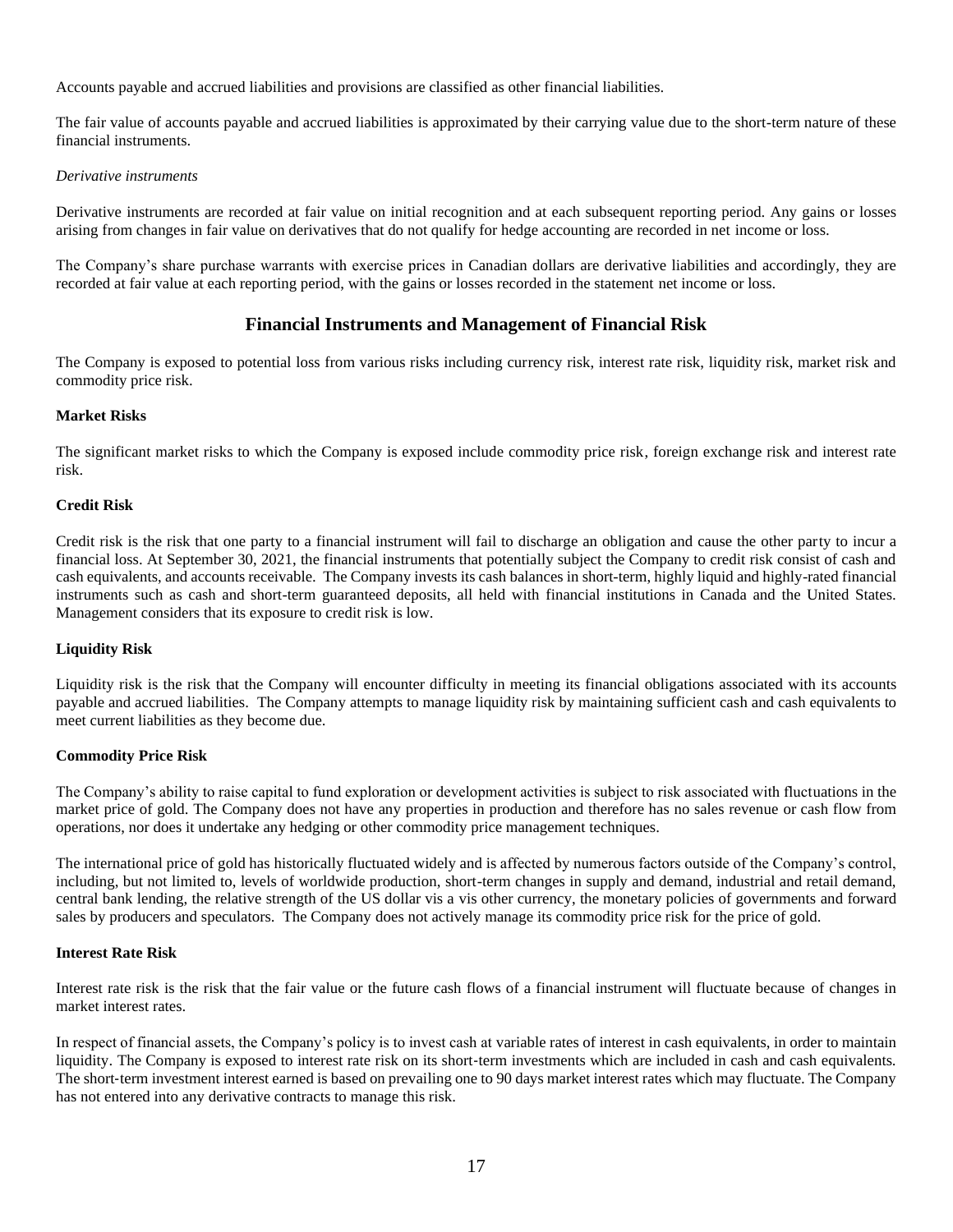### **Currency risk**

The Company operates in United States of America, Canada, and Brazil. As a result, the Company has foreign currency exposure with respect to items not denominated in United States dollars. The three main types of foreign exchange risk of the Company can be categorized as follows:

#### *Transaction exposure*

The Company operates and incurs costs in three main currencies; the US dollar, the Canadian dollar and the Brazilian real. This creates exposure at the operational level, which may affect the Company's profitability as exchange rates fluctuate. The Company has not hedged its exposure to currency fluctuations.

#### *Translation exposure*

A strengthening of the U.S. dollar by 10% against the Canadian dollar and the Brazilian real at September 30, 2021**,** with all other variables held constant would have increased the Company's before tax net loss by approximately \$560,000 (September 30, 2020: a decrease of \$156,000) as a result of a change in value of the financial assets and liabilities denominated in those currencies.

### *Exposure to currency risk*

The Company is exposed to currency risk through the following assets and liabilities denominated in currencies other than the United States dollar: cash and cash equivalents, accounts receivables, prepaid expenses, accounts payables and other liabilities, provisions and warrants liability. The currencies of the Company's financial instruments and other foreign currency denominated liabilities, based on notional amounts, were as follows:

|                                          | <b>September 30, 2021</b> |                          | December 31, 2020 |                |
|------------------------------------------|---------------------------|--------------------------|-------------------|----------------|
|                                          | Canadian dollar           | <b>Brazilian</b><br>Real | Canadian dollar   | Brazilian Real |
| Cash and cash equivalents                | \$3,188,896               | S<br>7,025               | \$<br>4,668,192   | 4,189<br>S     |
| Accounts receivable                      | 8.509                     | 1,199                    | 23,267            | 2,303          |
| Prepaid expenses                         | 137.926                   | 401                      | 152,247           | 3,413          |
| Accounts payable and accrued liabilities | (14,260)                  | (134, 327)               | (50,213)          | (375, 650)     |
| Provisions                               |                           | (231, 883)               |                   | (233,205)      |
| Warrants liability                       | (2,750,887)               |                          | (3,212,827)       |                |
| Net balance sheet exposure               | \$184,554                 | \$ (357,585)             | \$1,580,666       | \$ (598,950)   |

### **Other price risk**

Other price risk is the risk that the fair value or future cash flows of a financial instrument will fluctuate because of changes in market prices other than those arising from interest rate risk, financial market risk or currency risk. As at September 30, 2021, the Company has negligible other price risk.

## **Fair Value Measurements**

Fair value is the price that would be received to sell an asset or paid to transfer a liability in an orderly transaction between market participants at the measurement date.

Fair values are determined directly by reference to published price quotations in an active market, when available, or by using a valuation technique that uses inputs observed from relevant markets.

The fair value hierarchy categorizes into three levels the inputs to valuation techniques used to measure fair value.

Level 1 inputs are unadjusted quoted prices in active markets for identical, unrestricted assets or liabilities that the entity can access at the measurement date.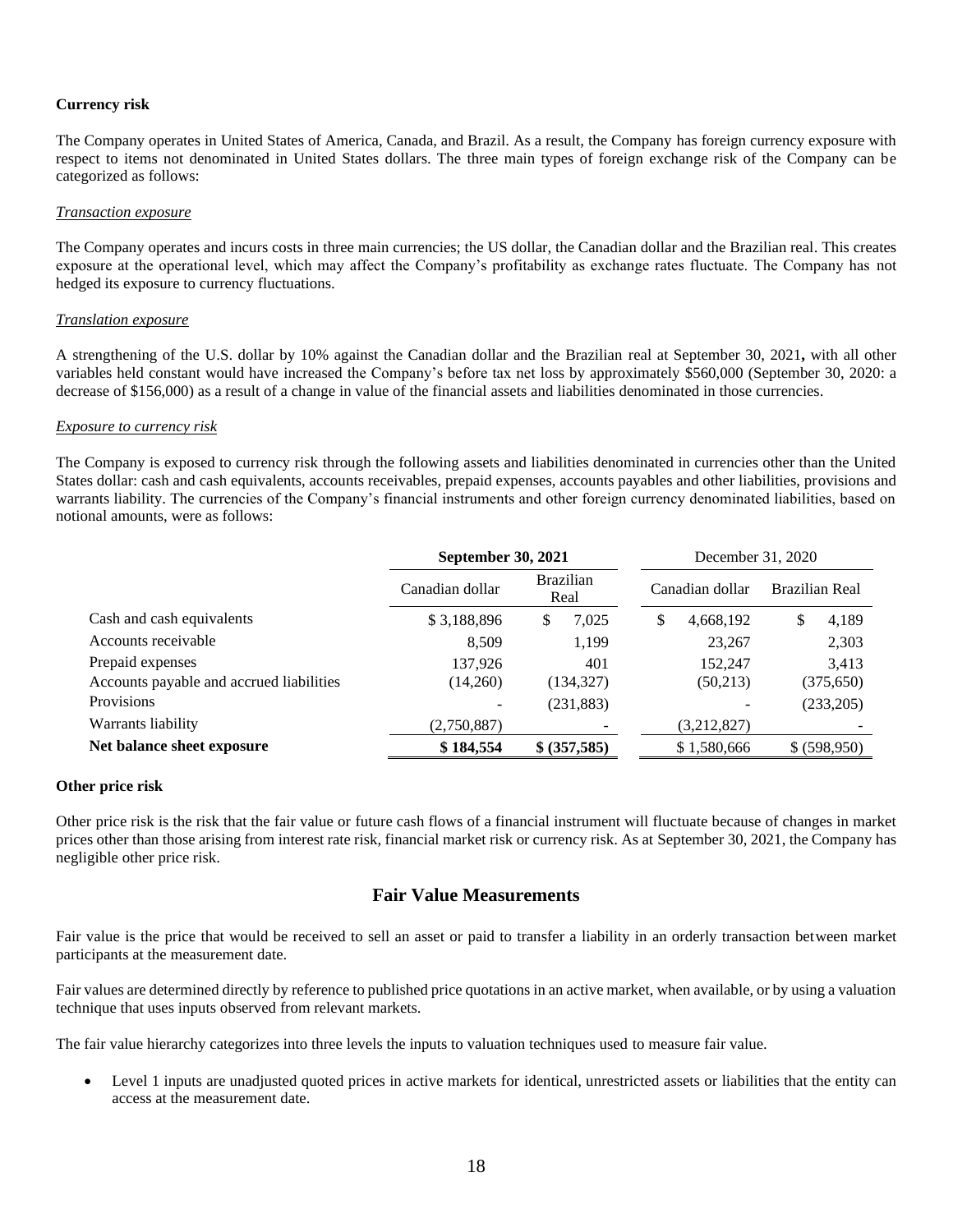- Level 2 inputs are quoted prices in markets that are not active, quoted prices for similar assets or liabilities in active markets, inputs other than quoted prices that are observable for the asset or liability, either directly or indirectly (for example, interest rate and yield curves observable at commonly quoted interval and volatility measurements used to value option contracts), or inputs that are derived principally from or corroborated by observable market data or other means.
- Level 3 inputs are prices or valuation techniques that require inputs that are both significant to the fair value measurement and unobservable (i.e., supported by little or no market activity).

The fair value hierarchy gives the highest priority to Level 1 inputs and the lowest priority to Level 3 inputs.

As at September 30, 2021, the Company's assets and liabilities measured at fair value on a recurring basis were as follows:

|                    | Level 1                  | <b>Level 2</b> | Level 3 |   |
|--------------------|--------------------------|----------------|---------|---|
| <b>Liabilities</b> |                          |                |         |   |
| Warrants liability | $\overline{\phantom{a}}$ | 3,136,517      |         | - |
|                    | $\degree$ -              | \$3,136,517    | \$      | ۰ |

The following table provides the carrying value and the fair value of financial instruments at September 30, 2021:

|                                          | <b>Carrying Amount</b> | <b>Fair Value</b> |
|------------------------------------------|------------------------|-------------------|
| <b>Financial assets</b>                  |                        |                   |
| Cash and cash equivalents                | \$<br>6,237,101        | \$<br>6,237,101   |
| Accounts receivable                      | 9.709                  | 9,709             |
|                                          | \$<br>6,246,810        | S<br>6,246,810    |
| <b>Financial liabilities</b>             |                        |                   |
| Accounts payable and accrued liabilities | S<br>233,609           | S<br>233,609      |
| <b>Derivative instruments</b>            |                        |                   |
| Warrants liability                       | \$3,136,517            | \$3,136,517       |

## **Commitments and Contingencies**

The Company rents office space in the USA and equipment and houses in Brazil with expiration dates ranging between December 2021 and April 2022, for an estimated cost of approximately \$6,300 per month and are cancellable with agreed notice provisions.

The Company has various property access agreements related to its projects at an estimated cost of approximately \$1,400 per month.

There are no known pending legal proceedings of a material nature to which the Company or any of its subsidiaries is a party or to which any of their properties are subject.

## **Related Party Transactions**

Key management personnel compensation comprised:

|                                        | <b>Ouarter Ended</b>      | <b>Ouarter Ended</b> |  |
|----------------------------------------|---------------------------|----------------------|--|
|                                        | <b>September 30, 2021</b> | September 30, 2020   |  |
| Short term employee benefits: Salaries | \$137,297                 | \$128,708            |  |
| Consulting fees                        | 108,209                   | 90,327               |  |
| Director fees                          | 27,000                    | 6,000                |  |
| Stock-based compensation               | ۰                         |                      |  |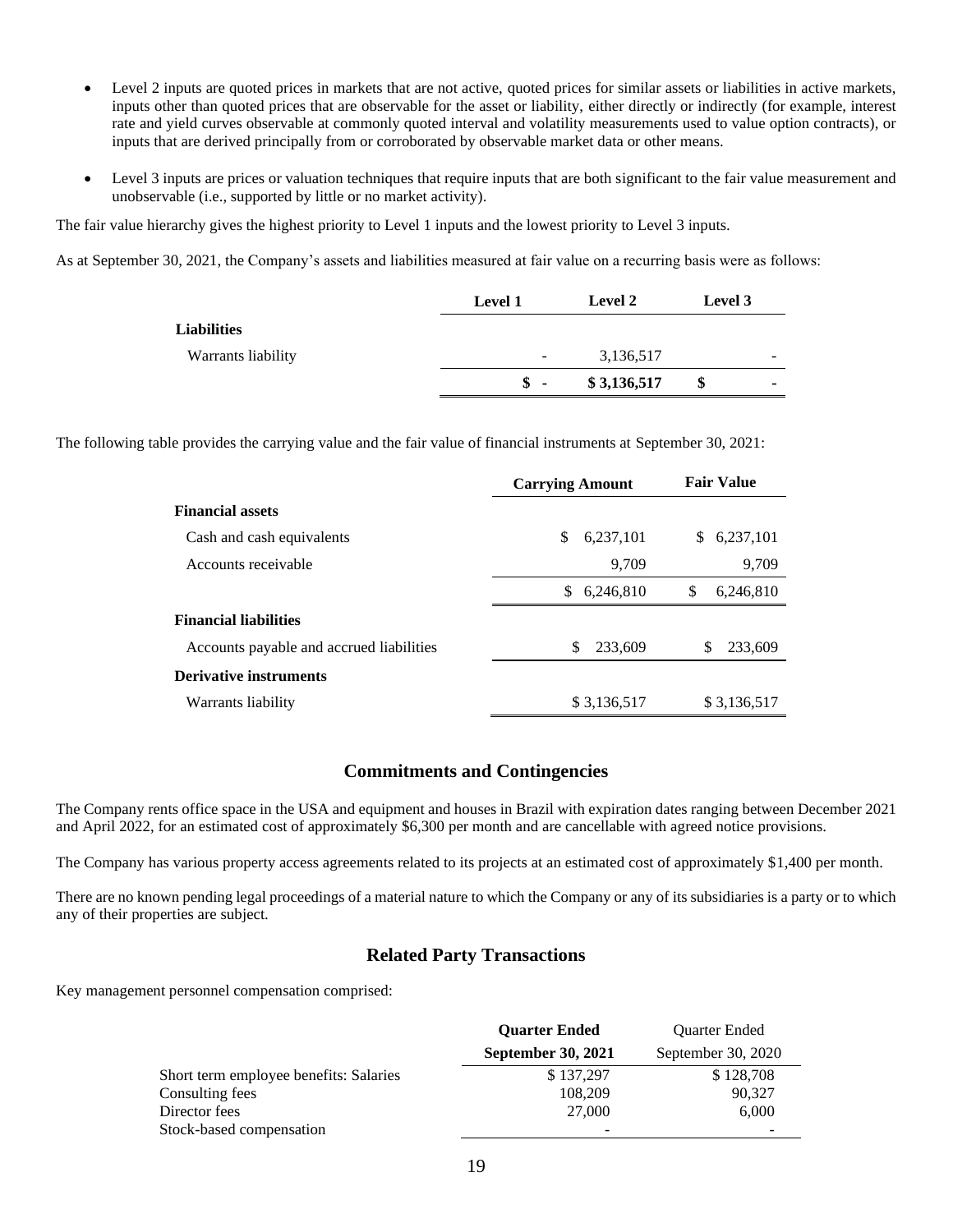| \$225,035<br>\$272,506 |
|------------------------|
|------------------------|

For the period ended September 30, 2021, consulting fees, paid to directors and officers for advisory service, in the amount of \$338,732 (September 30, 2020: \$141,477) were reported in Mineral properties and deferred expenditures (Note 7) under exploration cost of the Castelo de Sonhos project, and the amount of \$46,329 (September 30, 2020: \$54,742) was recorded in the consulting fees account (Note 15) in the Condensed Consolidated Interim Statements of Comprehensive Income (Loss).

For the period ended September 30, 2021, stock option compensation in the amount of \$81,783 (June 30, 2020: nil) received by key management personnel were recorded as capital reserve on the Condense Consolidated Interim Statements of Financial Position (Note 11 and Note 13). They were also included in the consulting and salaries expenses accounts (Note 15) in the Condensed Consolidated Interim Statements of Comprehensive Income (Loss).

During the three-and nine-month periods ended September 30, 2021, the Company paid directors' fees of \$27,000 and \$81,750 respectively (September 30, 2020; \$6,000 and \$18,000).

During the Nine-month period ended September 30, 2020, directors exercised a total of 2,800,000 stock options (September 30, 2021: nil).

As of September 30, 2021, the total number of outstanding options held by directors and officers of the Company was 4,975,000 (September 30, 2020: 7,075,000). As of September 30, 2021, the total number of outstanding warrants held by directors and officers of the Company was nil (September 30, 2020: 500,000).

Related party transactions are in the normal course of operations and are measured at the exchange amount, which is the amount of consideration established and agreed to by the related parties and the Board of Directors.

## **Critical Accounting Estimates**

The following are critical judgments and key assumptions concerning the future and other key sources of estimation uncertainty at the statement of financial position date that management has made in applying the Company's accounting policies which have the most significant effect on the amounts recognized in the consolidated financial statements and a significant risk of causing a material adjustment to the carrying amounts of assets and liabilities within the next financial year:

### *Going concern*

Management considers whether there exists any event(s) or condition(s) that may cast doubt on the Company's ability to continue as a going concern. These considerations consider all available information about the future including the availability of debt and equity financing as well as the Company's working capital balance and future commitments.

### *Functional currency*

The functional currency of each of the Company's entities is measured using the currency of the primary economic environment in which that entity operates. The functional currency of all entities within the group is the United States dollar.

### *Impairment of assets*

Management assesses each cash-generating unit at each reporting period to determine whether any indication of impairment exists. In addition, management assesses a cash-generating unit for impairment if events or changes in circumstances indicate that the carrying value may not be recoverable. Where an indicator of impairment exists, a formal estimate of the recoverable amount is made which is considered to be the higher of the fair value less costs to sell and its value in use. These assessments require the use of estimates and assumptions such as future capital requirements and assessments of preliminary assay results. Fair value is determined as the amount that would be obtained from the sale of the asset in an arm's-length transaction between knowledgeable and willing parties.

### *Fair value of derivative financial instruments*

Management assesses the fair value of the Company's financial derivatives in accordance with the accounting policy stated in Note 4 to the consolidated financial statements. Fair values of warrants have been measured using the Black-Scholes model, considering the terms and conditions upon which the warrants are granted. These calculations require the use of estimates and assumptions. Changes in assumptions concerning volatilities, interest rates and expected life could have significant impact on the fair valuation attributed to the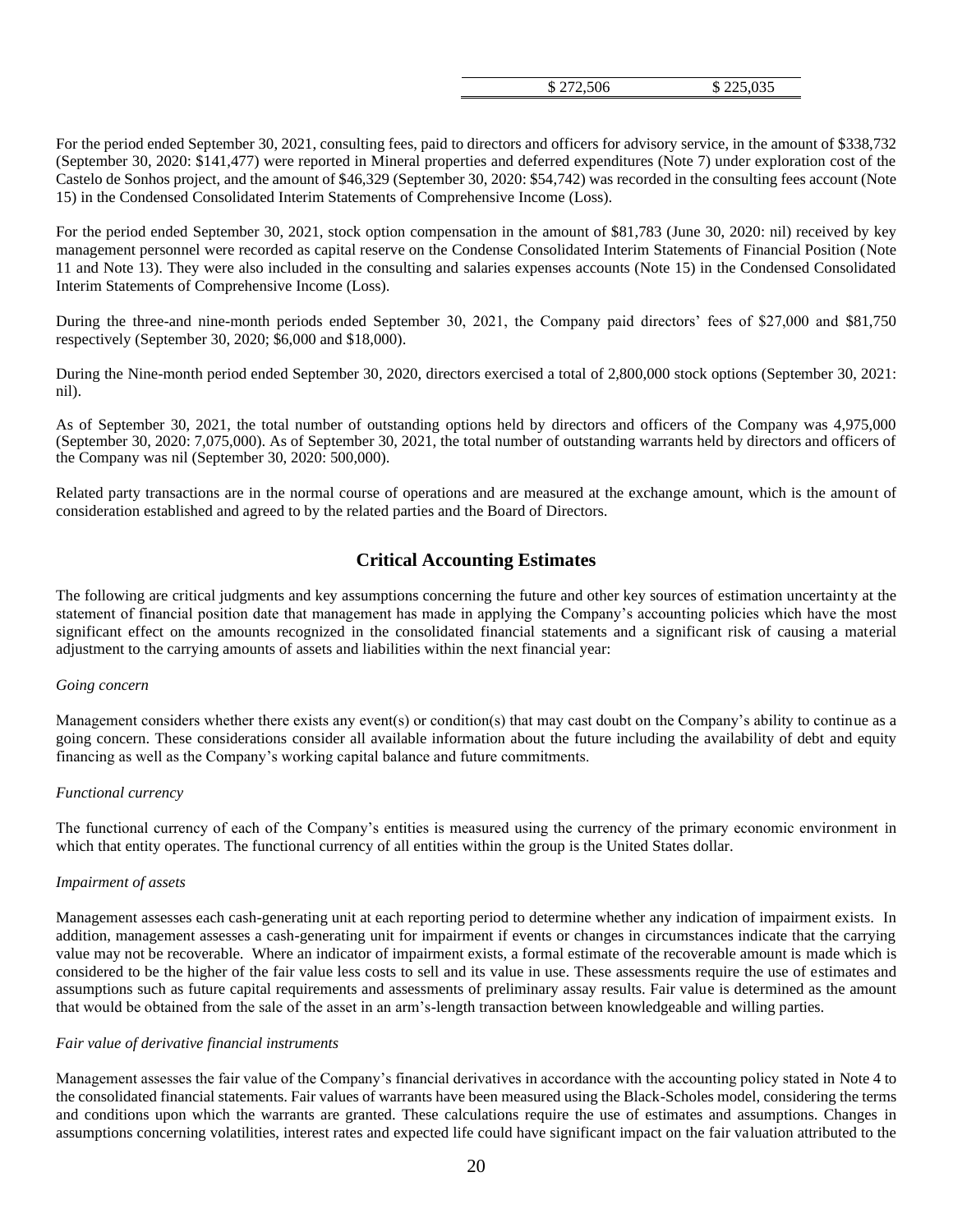Company's financial derivatives. When these assumptions change or become known in the future, such differences will impact asset and liability carrying values in the period in which they change or become known.

At September 30, 2021 and 2020, the fair value of the Company's warrants was estimated using the Black-Scholes option-pricing model with the following assumptions:

|                         | <b>September 30, 2021</b> | <b>September 30, 2020</b> |
|-------------------------|---------------------------|---------------------------|
| Expected dividend yield | $0\%$                     | $0\%$                     |
| Expected volatility     | $65.10\% - 76.72\%$       | 73.38% - 81.263%          |
| Risk-free interest rate | $0.42\% - 0.78\%$         | $0.26\% - 0.33\%$         |
| Expected life           | $2$ months $-3.5$ years   | $4$ months $-54$ months   |
| <b>Share Price</b>      | <b>Can \$0.30</b>         | <b>Can \$0.36</b>         |

### *Fair value of stock options*

There were no stock options granted during the third quarter (year-to-date 600,000).

The estimated forfeiture rate in 2021 was nil.

The fair value of options granted during the period ended September 30, 2021, has been estimated as of the date of grant using the Black-Scholes option-pricing model with the following assumptions:

|                                                | <b>Nine Months ended</b>  |
|------------------------------------------------|---------------------------|
|                                                | <b>September 30, 2021</b> |
| Expected dividend yield                        | $0\%$                     |
| Expected volatility                            | 81.87% - 82.29%           |
| Risk-free interest rate                        | $0.33\% - 0.35\%$         |
| Expected life                                  | 5 years                   |
| Share price                                    | $Can $0.26 - Can $0.28$   |
| Weighted average fair value of options granted | $Can $0.17 - Can $0.18$   |

Option pricing models require the input of subjective assumptions including the expected price volatility, the expected life and forfeiture rate. Changes in these assumptions can materially affect the estimated fair value of the stock options granted. The expected price volatility used was based on the historic volatility of the Company's share price.

## *Provisions*

Provisions recognized in the financial statements involve judgments on the occurrence of future events which could result in a material outlay for the Company. The provision recognized in the accounts of the Company represents a possible tax liability in Brazil relating to the termination of certain employees in Brazil. The Company cannot predict with any level of certainty the amount or timing of this contingent liability, if one exists. The changes in the provisions mostly reflect changes in foreign exchange rates as the ultimate liability, if any, would be payable in the Brazilian Real.

The following table presents the changes in the Provisions:

|                                      | Ашоиш |         |
|--------------------------------------|-------|---------|
| <b>Balance at December 31, 2020</b>  |       | 233,205 |
| Change in provisions estimate        |       | (1,322) |
| <b>Balance at September 30, 2021</b> |       | 231,883 |

**Amount**

## **Disclosure Controls and Procedures and**

## **Internal Controls Over Financial Reporting**

Disclosure controls and procedures ("DC&P") are designed to ensure that information required to be disclosed by the Company is accumulated and communicated to management as appropriate to allow timely decision-making regarding required disclosures. The Company's CEO and CFO have concluded that information required to be disclosed in the Company's annual and quarterly financial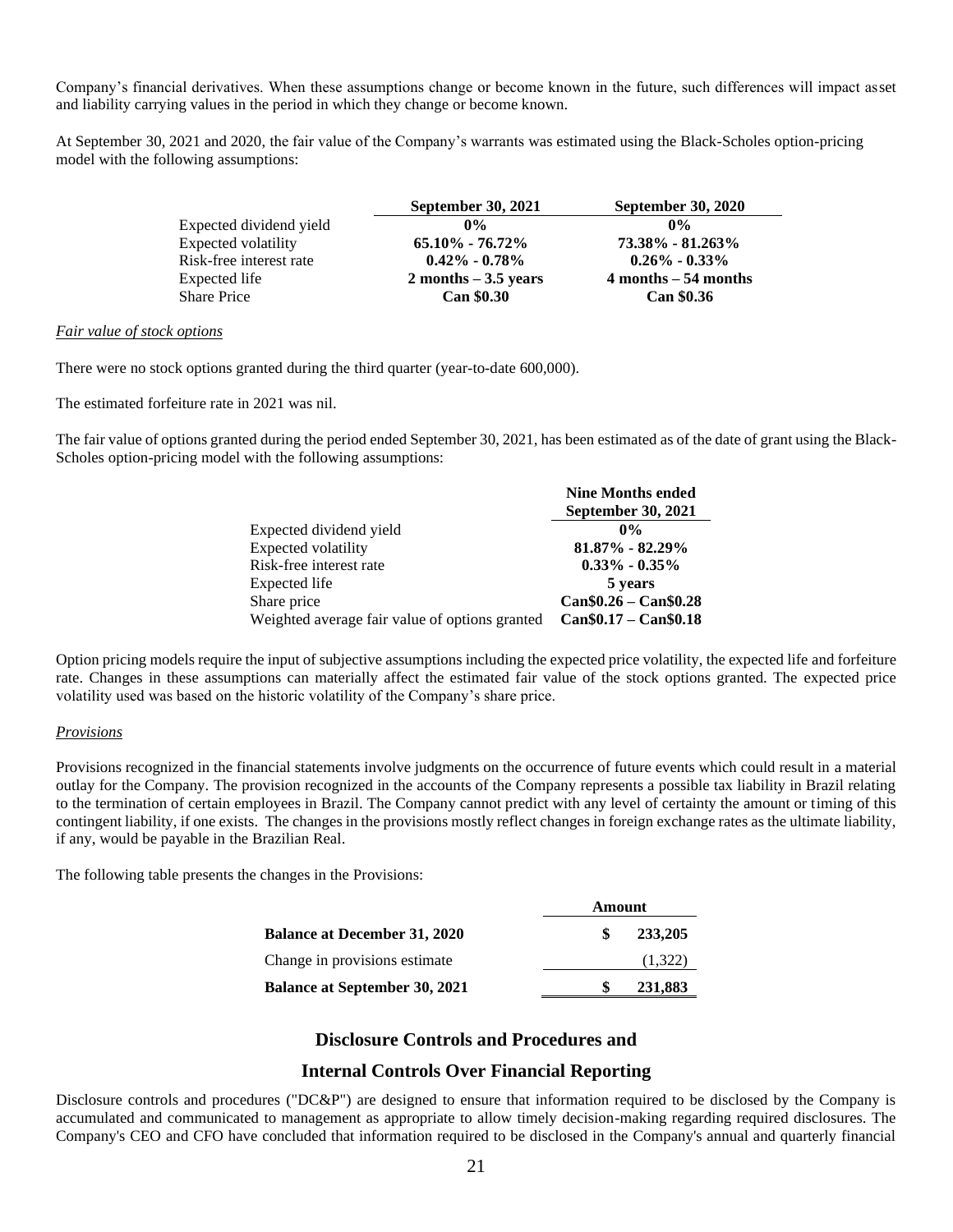statements and the annual and quarterly MD&A have been disclosed and fairly presented as at each reporting date and they believe that processes are in place to provide them with sufficient knowledge to support such representation. However, a control system, no matter how well conceived and implemented can only provide reasonable, not absolute, assurance that the objectives of the control system are met.

Internal control over financial reporting ("ICFR") is intended to provide reasonable assurance regarding the reliability of financial reporting and the preparation of financial statements for external purposes in accordance with IFRS. ICFR should include those policies and procedures that:

- Pertain to the maintenance of records that in reasonable detail accurately and fairly reflect the transactions and dispositions of assets;
- Provide reasonable assurance that transactions are recorded as necessary to permit preparation of financial statements in accordance with IFRS, and that receipts and expenditures are being made only in accordance with the Company's management and Board of Directors; and
- Provide reasonable assurance regarding the prevention or timely detection of unauthorized acquisition, use of, or disposition of assets that could have a material impact on financial statements.

The Company is not required to certify the design and evaluation if its disclosure controls and procedures nor its internal controls over financial reporting as it is a venture exchange issuer, nor has the Company conducted a detailed investigation into these controls. Therefore, inherent limitations exist on the ability of the CEO and CFO to design and implement cost effective DC&P and ICFR for the Company and these limitations may result in additional risks to the quality, reliability, transparency and timeliness of interim and annual filings and other reports provided under securities legislation.

## **Management's Responsibility For Financial Statements**

The Company's unaudited condensed consolidated financial statements for the quarters ended September 30, 2021 and 2020 have been prepared by management and are in accordance with IFRS as issued by IASB. Financial information contained in this MD&A has also been prepared by management and is consistent with the data contained in the Company's annual audited financial statements for the years ended December 31, 2020 and 2019.

## **Off-Balance Sheet Arrangements**

As of the date of this report, the Company has no off-balance sheet arrangements that have or are reasonably likely to have a current or future effect on the Company's financial condition, revenues or expenses, results of operations, liquidity, capital expenditures or capital resources.

# **Proposed Transactions**

The Company does not currently have any undisclosed proposed transactions approved by the Board of Directors. All existing transactions are fully disclosed in the Company's unaudited condensed consolidated financial statements for the quarters ended September 30, 2021 and 2020.

## **Conflicts of Interest**

The Company's directors and officers may serve as directors and officers, or be associated with, other reporting companies or have significant shareholdings of other companies. To the extent that such other companies may participate in business or asset acquisitions, dispositions, or ventures in which the Company may participate, the directors and officers of the Company may have a conflict of interest in negotiating and concluding on terms with respect to the transaction. If a conflict of interest arises, the Company will follow the provisions of the BC Business Corporations Act ("BCBCA") dealing with conflict of interest. These provisions state that where a director has such a conflict, that person must at a meeting of the Company's directors disclose his or her interest and refrain from voting on the matter unless otherwise permitted by the BCBCA. In accordance with the laws of the province of British Columbia, the directors and officers of TriStar Gold are required to act honestly, in good faith, and in the best interests of the Company.

## **Qualified Person**

Mr. R Mohan Srivastava, a Vice-President of TriStar, a qualified person as defined in NI 43-101, has read and approved the technical portions of this Management's Discussion and Analysis.